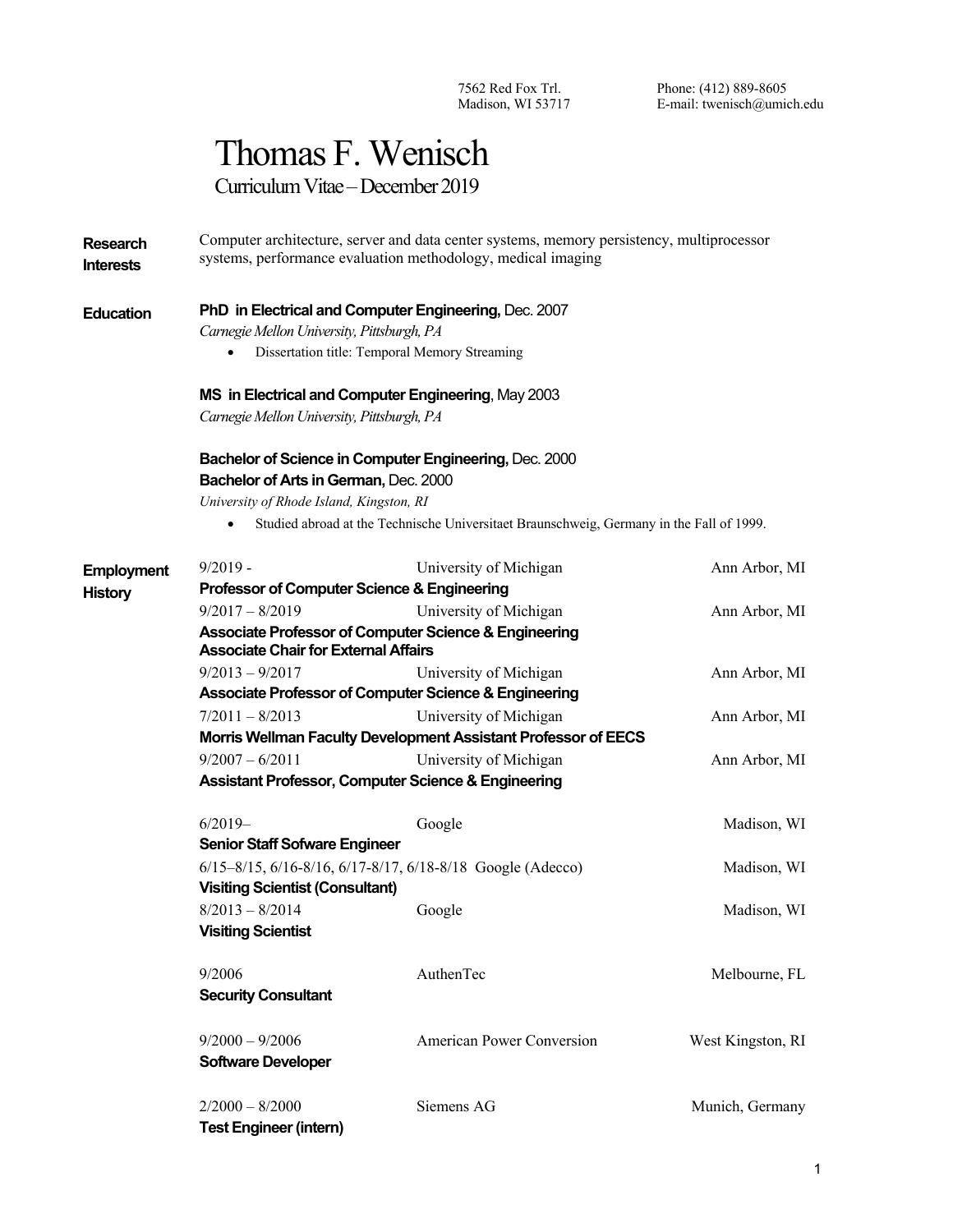| <b>Honors</b> |            |
|---------------|------------|
|               | and Awards |

- Selection of "Foreshadow: Extracting the Keys to the Intel SGX Kingdom with Transient Outof-Order Execution." as for *IEEE Micro*'s "**Top Picks**" special issue for "most significant research papers in computer architecture based on novelty and long-term impact in 2018."
- Selection of "Language-level Persistency." for *IEEE Micro*'s "**Top Picks**" special issue for "most significant research papers in computer architecture based on novelty and long-term impact in 2018."
- Recognized in the International Conference on High Performance Computer Architecture **HPCA Hall of Fame**, 2019.
- PhD Alumnus Aasheesh Kolli recognized with the 2017 **SIGARCH/TCCA Outstanding Dissertation Award** "For contributions to the semantics and implementation of programming models for persistent memory systems."
- Selection of "BiNoCHS: Bimodal Network-on-Chip for CPU-GPU Heterogeneous Systems" for **NOCS 2017 Best Paper Award.**
- Recognized in the International Conference on Architectural Support for Programming Languages and Operating Systems **ASPLOS Hall of Fame**, 2017.
- Selection of "Efficiently Scaling Out-of-Order Cores for Simultaneous Multithreading." as an Honorable Mention for *IEEE Micro*'s "**Top Picks**" special issue for "most significant research papers in computer architecture based on novelty and long-term impact in 2016."
- University of Michigan Computer Science & Engineering **Outstanding Achievement Award**, 2016. "For extraordinary accomplishments in scholarly research, classroom teaching, and student mentoring, and for leadership in service."
- Selection of "Memory Persistency." for *IEEE Micro*'s "**Top Picks**" special issue for "most significant research papers in computer architecture based on novelty and long-term impact in 2014."
- University of Michigan **Henry Russel Award**, 2013.
- University of Michigan College of Engineering **Ruth and Joel Spira Teaching Award**, 2013.
- Selection of "Sonic Millip3De: A Massively Parallel 3D-Stacked Accelerator for 3D Ultrasound." for *IEEE Micro*'s "**Top Picks**" special issue for "most significant research papers in computer architecture based on novelty and long-term impact in 2013."
- Selection of "Computational Sprinting on a Hardware/Software Testbed." for **ASPLOS 2013 Best Paper Award.**
- Selection of "Sonic Millip3De: A Massively Parallel 3D-Stacked Accelerator for 3D Ultrasound." for **HPCA 2013 Best Paper Award.**
- Named the **Morris Wellman Faculty Development Assistant Professor of EECS** at the University of Michigan, 7/2011
- Selection of "Computational Sprinting." for *IEEE Micro*'s "**Top Picks**" special issue for "most significant research papers in computer architecture based on novelty and long-term impact in 2012."
- Selection of "Computational Sprinting." for **HPCA 2012 Best Paper Award.**
- Selection of "BigHouse: A Simulation Infrastructure for Data Center Systems." for **ISPASS 2012 Best Paper Award**
- Recognized in International Symposium of Computer Architecture **ISCA Hall of Fame**, 2011.
- Selection of "MemScale: Active Low-Power Modes for Main Memory." for *IEEE Micro*'s "**Top Picks**" special issue for "most significant research papers in computer architecture based on novelty and long-term impact in 2011."
- Selection of "Practical Off-chip Meta-data for Temporal Memory Streaming" for *IEEE Micro*'s "**Top Picks**" special issue for "most significant research papers in computer architecture based on novelty and long-term impact in 2009."
- National Science Foundation **CAREER** Award, 2009-2013.
	- Proposal Title: Programming Interfaces and Hardware Designs for a Polymorphic Multicore Cache Architecture.
- Lamme/Westinghouse Graduate Fellowship, 2004.
- Intel Ph.D. Research Fellowship, 2003.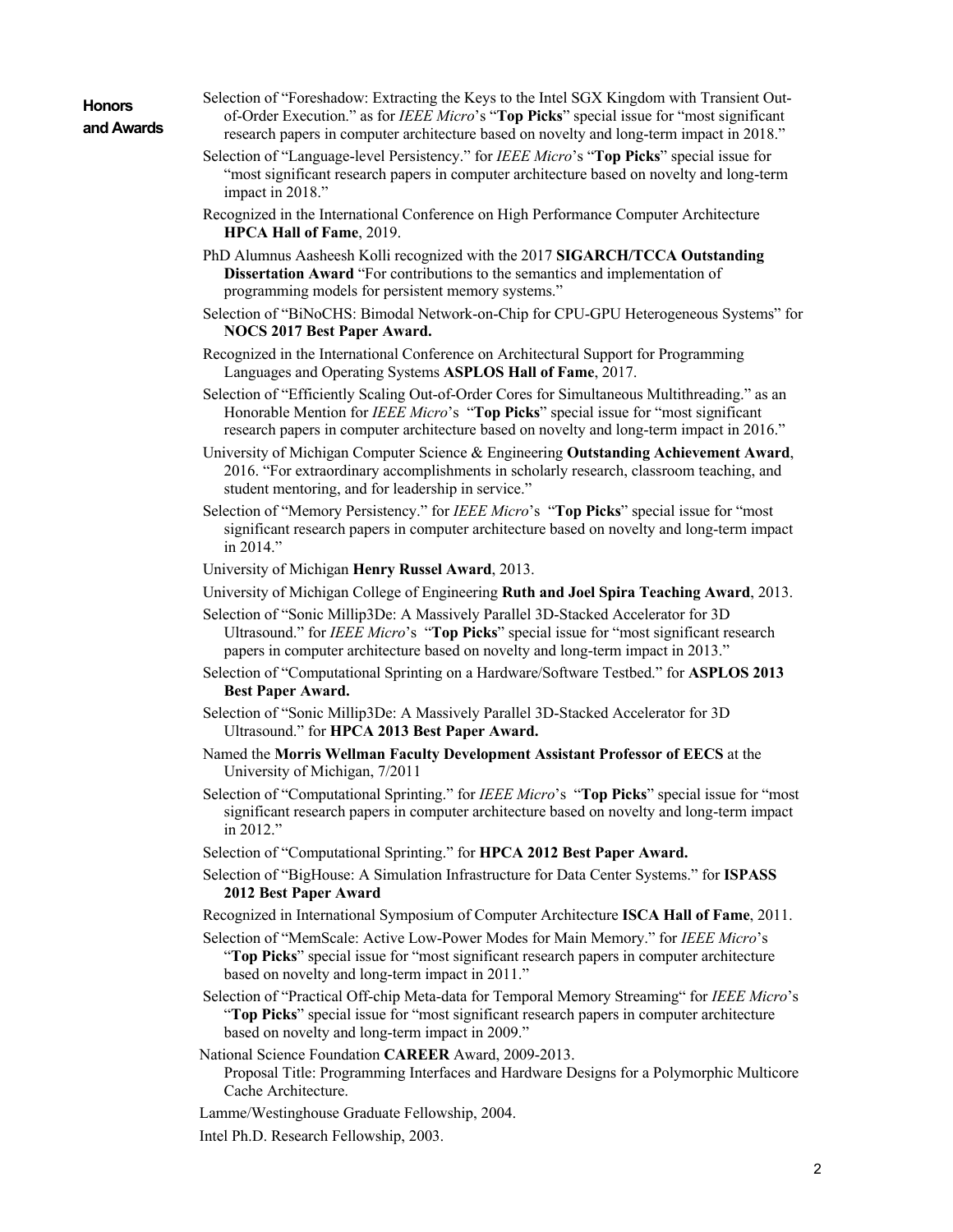|                                         | Honorable Mention, National Science Foundation Graduate Research Fellowship, 2002.<br>Laboratory for Computer Systems Fellowship, Carnegie Mellon University, 2001.                                                                                                                                                                                                                                                                                                |
|-----------------------------------------|--------------------------------------------------------------------------------------------------------------------------------------------------------------------------------------------------------------------------------------------------------------------------------------------------------------------------------------------------------------------------------------------------------------------------------------------------------------------|
|                                         | President's Award in Computer Engineering, University of Rhode Island, 2000.<br>Centennial Scholarship, University of Rhode Island, 1996-2000.                                                                                                                                                                                                                                                                                                                     |
| <b>Books</b>                            | B. Falsafi & T. F. Wenisch. A Primer on Hardware Prefetching. Morgan & Claypool Synthesis<br>Lectures on Computer Architecture. Morgan & Claypool, 2014.                                                                                                                                                                                                                                                                                                           |
| <b>Refereed</b><br>Conference<br>Papers | S. Liu, K. Seemakhupt, Y. Wei, T. Wenisch, A. Kolli, S. Khan. "Cross-Failure Bug Detection in<br>Persistent Memory Programs." Proc. International Conference on Architectural Support for<br>Programming Languages and Operating Systems (ASPLOS), Mar. 2020. (to appear)<br>A. Mirhosseini, B. West, G. W. Blake, T. F. Wenisch. "Q-Zilla: A Scheduling Framework and<br>Core Microarchitecture for Tail-tolerant Microservices." International Symposium on High |
|                                         | Performance Computer Architecture (HPCA), Feb. 2020. (to appear)<br>S. A. Zekany, R. G. Dreslinski and T. F. Wenisch, "Classifying Ego-Vehicle Road Maneuvers<br>from Dashcam Video," 2019 IEEE Intelligent Transportation Systems Conference (ITSC),<br>Auckland, New Zealand, 2019, pp. 1204-1210.                                                                                                                                                               |
|                                         | H. Golestani, A. Mirhosseini, T. F. Wenisch. "Software Data Planes: You Can't Always Spin to<br>Win." Proc. Symp. on Cloud Computing (SoCC), Nov. 2019.                                                                                                                                                                                                                                                                                                            |
|                                         | O. Weisse, I. Neal, K. Loughlin, T. F. Wenisch, B. Kasikci. "NDA: Preventing Speculative<br>Execution Attacks at Their Source." Proc. of the 52 <sup>nd</sup> Annual International Symp. on<br>Microarchitecture (MICRO), Oct. 2019.                                                                                                                                                                                                                               |
|                                         | A. Sriraman, A. Dhanotia, T. F. Wenisch. "SoftSKU: Optimizing Server Architectures for<br>Microservice Diversity @Scale" Proc. of the International Symposium on Computer<br>Architecture (ISCA), Jun. 2019.                                                                                                                                                                                                                                                       |
|                                         | A. Mirhosseini, B. West, G. W. Blake, T. F. Wenisch. "Express-Lane Task Scheduling and<br>Multithreading to Minimize the Tail Latency of Microservices." Proc. of the International<br>Conference on Autonomic Computing (ICAC), Jun 2019.                                                                                                                                                                                                                         |
|                                         | B. West, J. Zhou, R. G. Dreslinski, J. B. Fowlkes, O. Kripfgans, C. Chakrabarti, T. F. Wenisch.<br>"Tetris: A Streaming Accelerator for Physics-Limited 3D Plane-Wave Ultrasound<br>Imaging." Design Automation Conference (DAC), Jun 2019.                                                                                                                                                                                                                        |
|                                         | M. R. Anderson, M. Cafarella, G. Ros, T. F. Wenisch "Physical Representation-based Predicate<br>Optimization for a Visual Analytics Database." International Conference on Data<br>Engineering (ICDE), Apr. 2019.                                                                                                                                                                                                                                                  |
|                                         | V. Gogte, W. Wang, S. Diestelhorst, A. Kolli, P. M. Chen, S. Narayanasamy, T. F. Wenisch.<br>"Software Wear Management for Persistent Memories." USENIX Conference on File and<br>Storage Technologies (FAST), Feb. 2019.                                                                                                                                                                                                                                          |
|                                         | A. Mirhosseini, A. Sriraman, and T. F. Wenisch, "Enhancing server efficiency in the face of<br>killer microseconds." International Symposium on High Performance Computer<br>Architecture (HPCA), Feb. 2019.                                                                                                                                                                                                                                                       |
|                                         | A. Sriraman, T. F. Wenisch "µTune: Auto-tuned Threading for OLDI Microservices". USENIX<br>Symposium on Operating Systems Design and Implementation (OSDI), Oct. 2018.                                                                                                                                                                                                                                                                                             |
|                                         | A. Sriraman, T. F. Wenisch "µSuite: A Benchmark Suite for Microservices". IEEE International<br>Symposium on Workload Characterization (IISWC), Oct. 2018.                                                                                                                                                                                                                                                                                                         |
|                                         | J. Van Bulck, M. Minkin, O. Weisse, D. Genkin, B. Kasikci, F. Piessens, M. Silberstein, T. F.<br>Wenisch, Y. Yarom, R. Strackx "Foreshadow: Extracting the Keys to the Intel SGX<br>Kingdom with Transient Out-of-Order Execution". 27th Usenix Security Symposium, 2018.<br>(IEEE Micro Top Picks)                                                                                                                                                                |
|                                         | V. Gogte, S. Diestelhorst, W. Wang, S. Narayanasamy, P. M. Chen, T. F. Wenisch. "Persistency<br>for Synchronization-Free Regions." International Symposium on Programming Language<br>Design and Implementation (PLDI), 2018.                                                                                                                                                                                                                                      |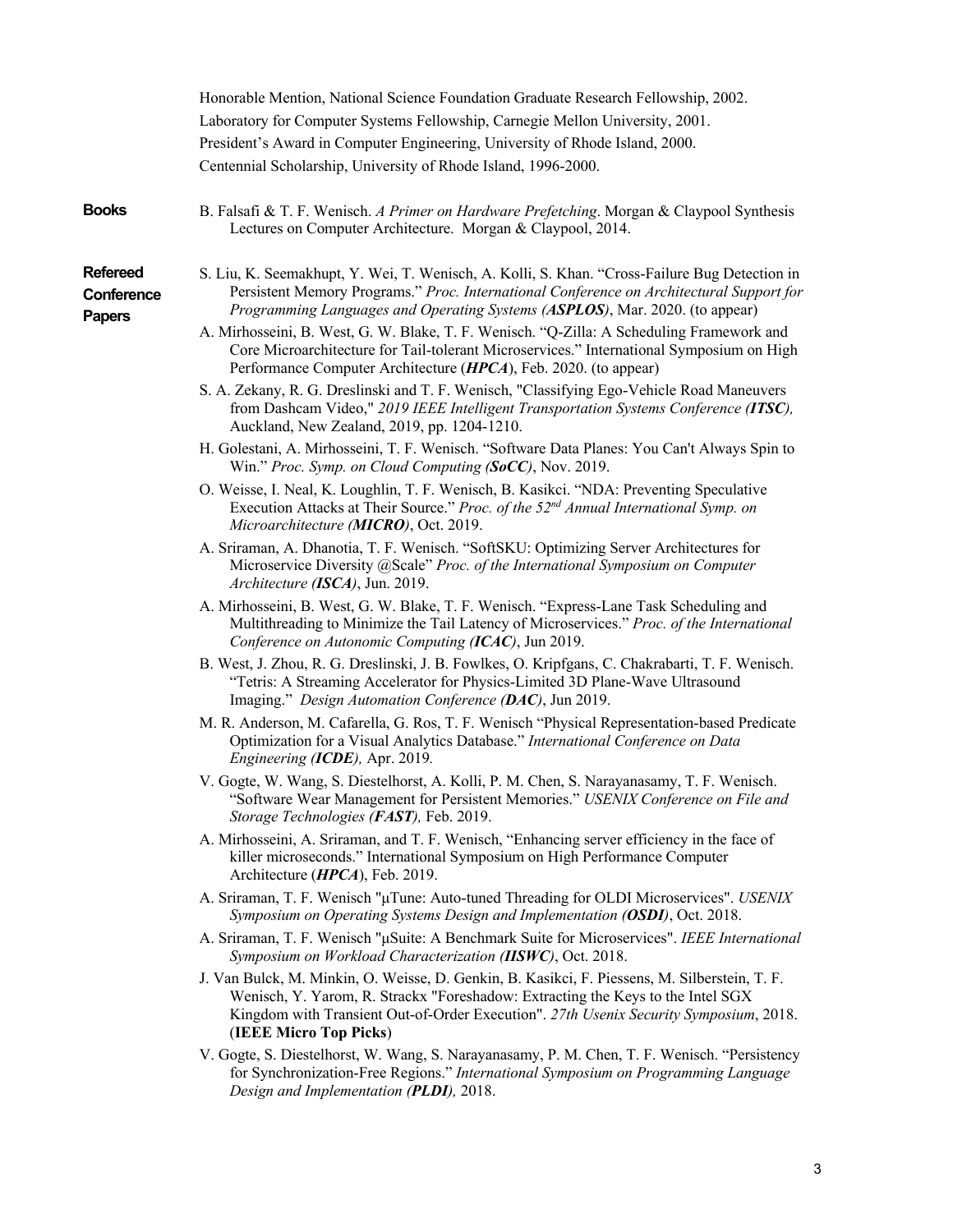- H. Muthukrishnan, T. F. Wenisch, J. A. Fessler. "Improving GPU Scaling for X-Ray CT." *Fifth International Conference on Image Formation in X-Ray Computed Tomography*, May 2018.
- A. Mirhosseini, M. Sadrosadati, B. Soltani, H. Sarbazi-Azad, T. F. Wenisch. "BiNoCHS: Bimodal Network-on-Chip for CPU-GPU Heterogeneous Systems." *Proc. 11th IEEE/ACM International Symposium on Networks on Chip (NOCS)*, Oct. 2017. (**Best Paper Award**)
- J. Zhou, S. Wei, R. Sampson, R. Jintamethasawat, O. D. Kripfgans, J. B. Fowlkes, T. F. Wenisch, C. Chakrabarti. "High volume rate 3D ultrasound imaging based on synthetic aperture sequential beamforming" *Proc. IEEE International Ultrasonics Symposium* (IUS), Sep. 2017.
- A. Kolli, V. Gogte, A. Saidi, S. Diestelhorst, P. M. Chen, S. Narayanasamy, T. F. Wenisch. "Language-Level Persistency." *Proc. International Symposium on Computer Architecture (ISCA)*, Jun. 2017. (**IEEE Micro Top Picks**)
- J. Huang, B. Mozafari, T. F. Wenisch. "Statistical Analysis of Latency Through Semantic Profiling. " In *Proceedings of Proceedings of the European Conference on Computer Systems (EuroSys)*, April 23-26, 2017.
- J. Huang, B, Mozafari, G. Schoenebeck, T. F. Wenisch. "A Top-Down Approach to Achieving Performance Predictability in Database Systems." In *Proceedings of Proceedings of the ACM SIGMOD 2017 Conference (SIGMOD)*, May 14-19, 2017.
- N. Agarwal, T. F. Wenisch, "Thermostat: Application-transparent Page Management for Twotiered Main Memory." *Proc. International Conference on Architectural Support for Programming Languages and Operating Systems (ASPLOS)*, Apr. 2017.
- A. Kolli, J. Rosen, S. Diestelhorst, A. Saidi, S. Pelley, S. Liu, P. M. Chen, T. F. Wenisch. "Delegated Persist Ordering." *Proc. International Symposium on Microarchitecture (MICRO)*, Oct. 2016. (**Best Paper Nominee**.)
- V. Gogte, A. Kolli, M. J. Cafarella, L. D'Antoni, T. F. Wenisch. "HARE: Hardware acceleration for regular expression matching." *Proc. International Symposium on Microarchitecture (MICRO)*, Oct. 2016.
- S. Wei, J. Zhou, R. Sampson, R. Jintamethasawat, O. Kripfgans, J. B. Fowlkes, T. F. Wenisch, C. Chakrabarti., "Improving plane wave imaging performance through post-processing," 2016 IEEE International Ultrasonics Symposium (IUS), Oct. 2016, pp. 1-4.
- R. Sampson, M. G. McGaffin, T. F. Wenisch, J. A. Fessler. "Investigating multi-threaded SIMD for helical CT reconstruction on a CPU." *Proc. 4th Intl. Mtg. on Image Formation in X-ray CT*, pp. 275-8, 2016.
- F. Sleiman, T. F. Wenisch. "Efficiently Scaling Out-of-Order Cores for Simultaneous Multithreading." *Proc. of the International Symposium on Computer Architecture (ISCA)*, Jun. 2016. (**IEEE MICRO Top Picks Honorable Mention**.)
- P. Tandon, F. Sleiman, M. J. Cafarella, T. F. Wenisch. "HAWK: Hardware Support for Unstructured Log Processing." *Proc. 32nd IEEE International Conference on Data Engineering (ICDE), May 2016.*
- A. Kolli, S. Pelley, A. Saidi, P. M. Chen, T. F. Wenisch. "High-Performance Transactions for Persistent Memories." *Proc. of the 21<sup>st</sup> International Conf. on Architectural Support for Programming Languages and Operating Systems (ASPLOS)*, Mar. 2016.
- N. Agarwal, D. Nellans, E. Ebrahimi, T. F. Wenisch, J. Danskin, S. W. Keckler. "Selective GPU Caches to Eliminate CPU–GPU HW Cache Coherence." *Proc. of the 22nd International Symp. on High Performance Computer Architecture (HPCA)*, Mar. 2016.
- R. Sampson, M. Yang, S. Wei, R. Jintamethaswat, J. B. Fowlkes, O. Kripfgans, C. Chakrabarti and T. F. Wenisch. "FPGA Implementation of Low Power 3D Ultrasound Beamformer." *Proc. of IEEE Ultrasonics Symposium* (IUS), Oct. 2015.
- C.-H. Hsu, Y. Zhang, M. A. Laurenzano, R. Dreslinski, T. F. Wenisch, D. Meisner, J. Mars, L. Tang. "Adrenaline: Pinpointing and Reining in Tail Queries with Quick Voltage Boosting." *Proc. of the 21st International Symp. on High Performance Computer Architecture (HPCA)*, Feb. 2015.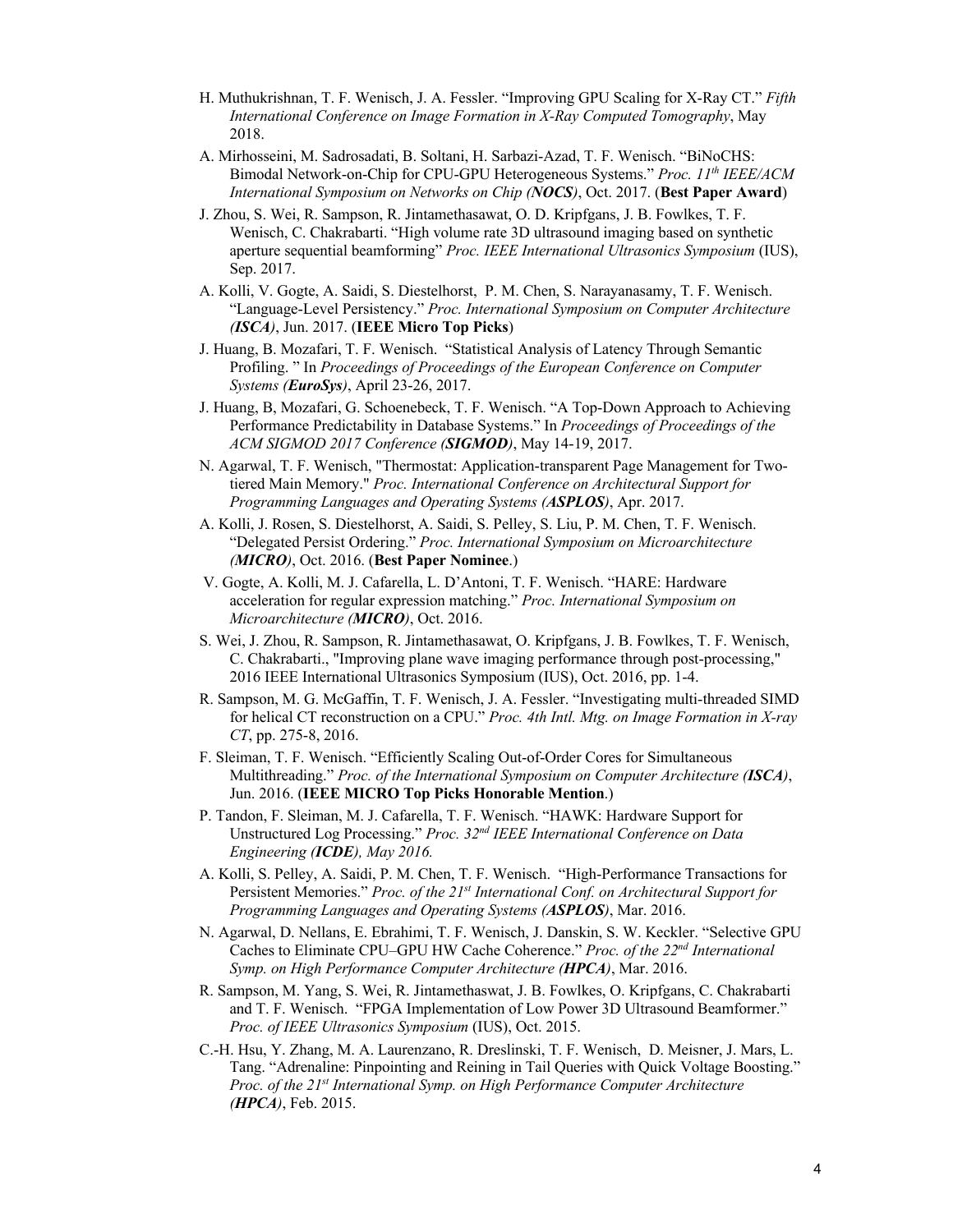- N. Agarwal, D. Nellans, M. O'Connor, S. W. Keckler, T. F. Wenisch. "Unlocking Bandwidth for GPUs in CC-NUMA Systems." *Proc. of the 21st International Symp. on High Performance Computer Architecture (HPCA)*, Feb. 2015.
- M. Chow, D. Meisner, J. Flinn, D. Peek, T. Wenisch. "The Mystery Machine: End-to-end performance analysis of large-scale Internet services." *11th USENIX Symposium on Operating Systems Design and Implementation (OSDI)*, Oct. 2014.
- A. Lukefahr, S. Padmanabha, R. Das, R. G. Dreslinski Jr., T. F. Wenisch, and S. Mahlke. "Heterogeneous Microarchitectures Trump Voltage Scaling for Low-Power Cores." *Proc. of the International Conference on Parallel Architectures and Compilation Techniques (PACT)*, Aug. 2014.
- M. Yang, R. Sampson, S. Wei, T. F. Wenisch, B. Fowlkes, O. Kripfgans and C. Chakrabarti. "High Volume Rate, High Resolution 3D Plane Wave Imaging." *2014 IEEE International Ultrasonics Symposium,* Jul. 2014.
- S. Pelley, P. M. Chen, T. F. Wenisch. "Memory Persistency." *Proc. of the International Symposium on Computer Architecture (ISCA)*, Jun. 2014 (**IEEE Micro Top Picks**).
- A. Hansson, N. Agarwal, A. Kolli, A. N. Udipi, T. F. Wenisch. "Simulating DRAM controllers for future system architecture exploration." *Proc. of the International Symp. on Performance Analysis of Systems and Software (ISPASS)*, Mar. 2014.
- L. Shao, A. Raghavan, L. Emurian, M. C. Papaefthymiou, T. F. Wenisch, Milo M. K. Martin, K. P. Pipe. "On-chip Phase Change Heat Sinks Designed for Computational Sprinting." *Proc. of the 30th Annual Thermal Measurement, Modeling, and Management Symposium (SemiTherm)*, Mar. 2014
- A. Kolli, A. Saidi, T. F. Wenisch. "RDIP: Return-address-stack directed instruction prefetching." *Proc. of the 46<sup>th</sup> Annual International Symp. on Microarchitecture (MICRO*), Dec. 2013.
- P. Tandon, J Chang, R. G. Dreslinski, V. Qazvinian, P. Ranganathan, T. F. Wenisch. "Hardware Acceleration for Similarity Measurement in Natural Language Processing." *Proc. of the International Conf. on Low Power Electronic Design (ISLPED)*, Aug. 2013.
- R. Sampson, M. Yang, S. Wei, C. Chakrabarti, and T. F. Wenisch. "Sonic Millip3De with Dynamic Receive Focusing and Apodization Optimization." *2013 IEEE International Ultrasonics Symposium,* Jul. 2013.
- J. M. Rosen, J. Wu, J. A. Fessler, T. F. Wenisch. "Iterative Helical CT Reconstruction in the Cloud for Ten Dollars in Five Minutes." *12th Meeting on Fully Three-Dimensional Image Reconstruction in Radiology and Nuclear Medicine (Fully3D),* Jun. 2013.
- K. Lim, D. Meisner, P. Ranganathan, A. Saidi, T. F. Wenisch. "Thin Servers with Smart Pipes: Designing SoC Accelerators for Memcached." *Proc., of the 40th International Symp. on Computer Architecture (ISCA)*, Jun. 2013.
- A. Raghavan, L. Emurian, L. Shao, M. Papaefthymiou, K. Pipe, T. F. Wenisch, M. M. K. Martin. "Computational Sprinting on a Hardware/Software Testbed." *Proc. of the 18th International Conf. on Architectural Support for Programming Languages and Operating Systems (ASPLOS)*, Mar. 2013 (**Best Paper Award**).
- R. Sampson, M. Yang, S. Wei, C. Chakrabarti, and T. F. Wenisch. "Sonic Millip3De: A Massively Parallel 3D-Stacked Accelerator for 3D Ultrasound." *Proc. of the 19th International Symp. on High Performance Computer Architecture (HPCA)*, Feb. 2013 (**Best Paper Award, IEEE Micro Top Picks**).
- Q. Deng, D. Meisner, A. Bhattacharjee, T. F. Wenisch, and R. Bianchini. "CoScale: Coordinating CPU and Memory System DVFS in Server System." *Proc. of the 45th Annual International Symp. on Microarchitecture (MICRO)*, Dec. 2012.
- A. Lukefahr, S. Padmanabha, R. Das, F. M. Sleiman, R. G. Dreslinski, T. F. Wenisch, and S. Mahlke. "Composite Cores: Pushing Heterogeneity into a Core." *Proc. of the 45th Annual International Symp. on Microarchitecture (MICRO)*, Dec. 2012.
- F. Sleiman, R. Dreslinski, T. F. Wenisch. "Embedded Way Prediction for Large Last-Level Caches." *Proc. of the International Conf. on Computer Design (ICCD)*, Oct. 2012.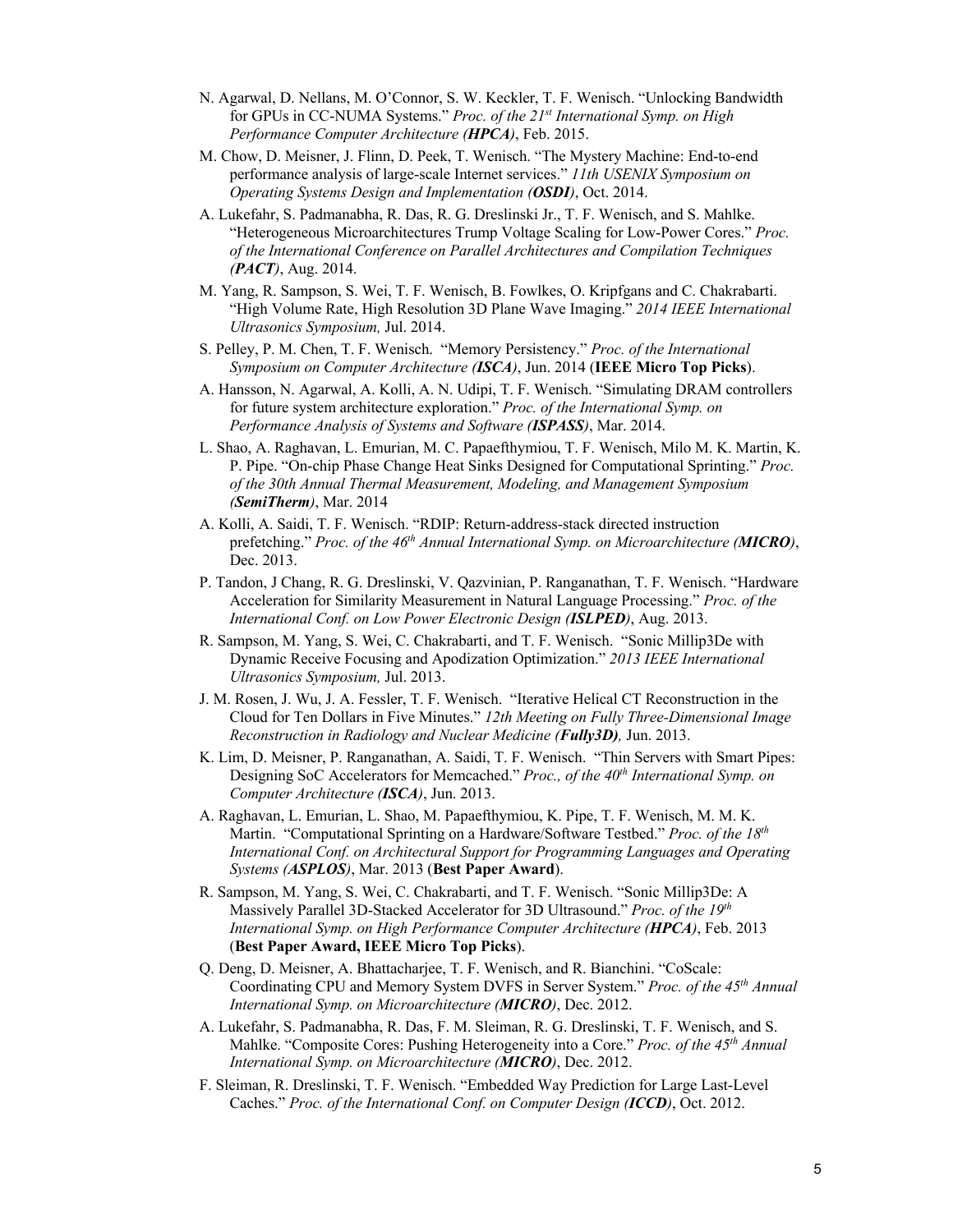- Q. Deng, D. Meisner, A. Bhattacharjee, T. F. Wenisch, R. Bianchini. "MultiScale: Memory System DVFS with Multiple Memory Controllers." *Proc. of the International Conf. on Low Power Electronic Design (ISLPED)*, Aug. 2012.
- D. Meisner, J. Wu, T. F. Wenisch. "BigHouse: A Simulation Infrastructure for Data Center Systems" *Proc. of the International Symp. on Performance Analysis of Systems and Software (ISPASS)*, Apr. 2012 (**Best Paper Award**).
- D. Meisner, T. F. Wenisch. "DreamWeaver: Architectural Support for Deep Sleep." *Proc. of the 17th International Conf. on Architectural Support for Programming Languages and Operating Systems (ASPLOS)*, Mar. 2012.
- A. Raghavan, Y. Luo, A. Chandawalla, M. Papaefthymiou, K. Pipe, T. F. Wenisch, M. M. K. Martin. "Computational Sprinting." *Proc. of the 18th International Symp. on High Performance Computer Architecture (HPCA)*, Feb. 2012 (**Best Paper Award, IEEE Micro Top Picks**).
- K. Lim, Y. Turner, J Renato Santos, A. AuYoung, J. Chang, T. F. Wenisch, P. Ranganathan. "System-level Implications of Disaggregated Memory." *Proc. of the 18th International Symp. on High Performance Computer Architecture (HPCA)*, Feb. 2012.
- A. Gutierrez, R. Dreslinski, T. F. Wenisch, T Mudge, A. Saidi, C. Emmons, N. Paver. "Full-System Analysis and Characterization of Interactive Smartphone Applications." *Proc. of the International Symp. on Workload Characterization (IISWC)*, Nov. 2011.
- D. Meisner, T. F. Wenisch. "Does Low-power Design Imply Energy Efficiency for Data Centers?" *Proc. of the International Conf. on Low Power Electronic Design (ISLPED)*, Aug. 2011.
- D. Meisner, C. Sadler, L. Barroso, W.-D. Weber, T. F. Wenisch. "Power Management of Online Data Intensive Services." *Proc. of the 38th International Symp. on Computer Architecture (ISCA)*, Jun. 2011.
- D. Meisner, J. Wu, T. F. Wenisch. "Stochastic Queuing Simulation: A Scalable Data Centerlevel Evaluation Methodology." (short paper) *Proc. of the International Symp. on Performance Analysis of Systems and Software (ISPASS)*, Apr. 2011.
- Q. Deng, D. Meisner, L. Ramos, T. F. Wenisch, R.Bianchini. "MemScale: Active Low-Power Modes for Main Memory." *Proc. 16th Int. Conf. on Architectural Support for Programming Languages and Operating Systems (ASPLOS)*, Mar 2011 (**IEEE Micro Top Picks**).
- D. Meisner and T. F. Wenisch. "Peak Power Modeling for Data Center Servers with Switched-Mode Power Supplies." *Proc. of the International Conf. on Low Power Electronic Design (ISLPED)*, Aug. 2010.
- S. Pelley, D. Meisner, P. Zandevakili, T. F. Wenisch, and J. Underwood. "Power Routing: Dynamic Power Provisioning in the Data Center." *Proc. of 15th International Conf. on Architectural Support for Programming Languages and Operating Systems (ASPLOS)*, Mar. 2010.
- C. Blundell, M. M. K. Martin, T. F. Wenisch. "InvisiFence: Performance-Transparent Memory Ordering in Conventional Multiprocessors." *Proc. of the 36th International Symp. on Computer Architecture (ISCA)*, Jun. 2009.
- K. Lim, J. Chang, T. Mudge, P. Ranganathan, S. K. Reinhardt, T. F. Wenisch. "Disaggregated Memory for Expansion and Sharing in Blade Servers." *Proc. of the 36th International Symp. on Computer Architecture (ISCA)*, Jun. 2009.
- S. Somogyi, T. F. Wenisch, A. Ailamaki, and B. Falsafi. "Spatio-Temporal Memory Streaming." *Proc. 36th International Symp. on Computer Architecture (ISCA)*, Jun. 2009.
- D. Meisner, B. T. Gold, and T. F. Wenisch. "PowerNap: Eliminating Server Idle Power." *Proc. of the 14th International Conf. on Architectural Support for Programming Languages and Operating Systems (ASPLOS)*, Mar. 2009.
- T. F. Wenisch, M. Ferdman, A. Ailamaki, B. Falsafi and A. Moshovos. "Practical Off-chip Meta-data for Temporal Memory Streaming." *Proc. of the 15th International Symp. on High-Performance Computer Architecture (HPCA)*, Feb. 2009 (**IEEE Micro Top Picks**).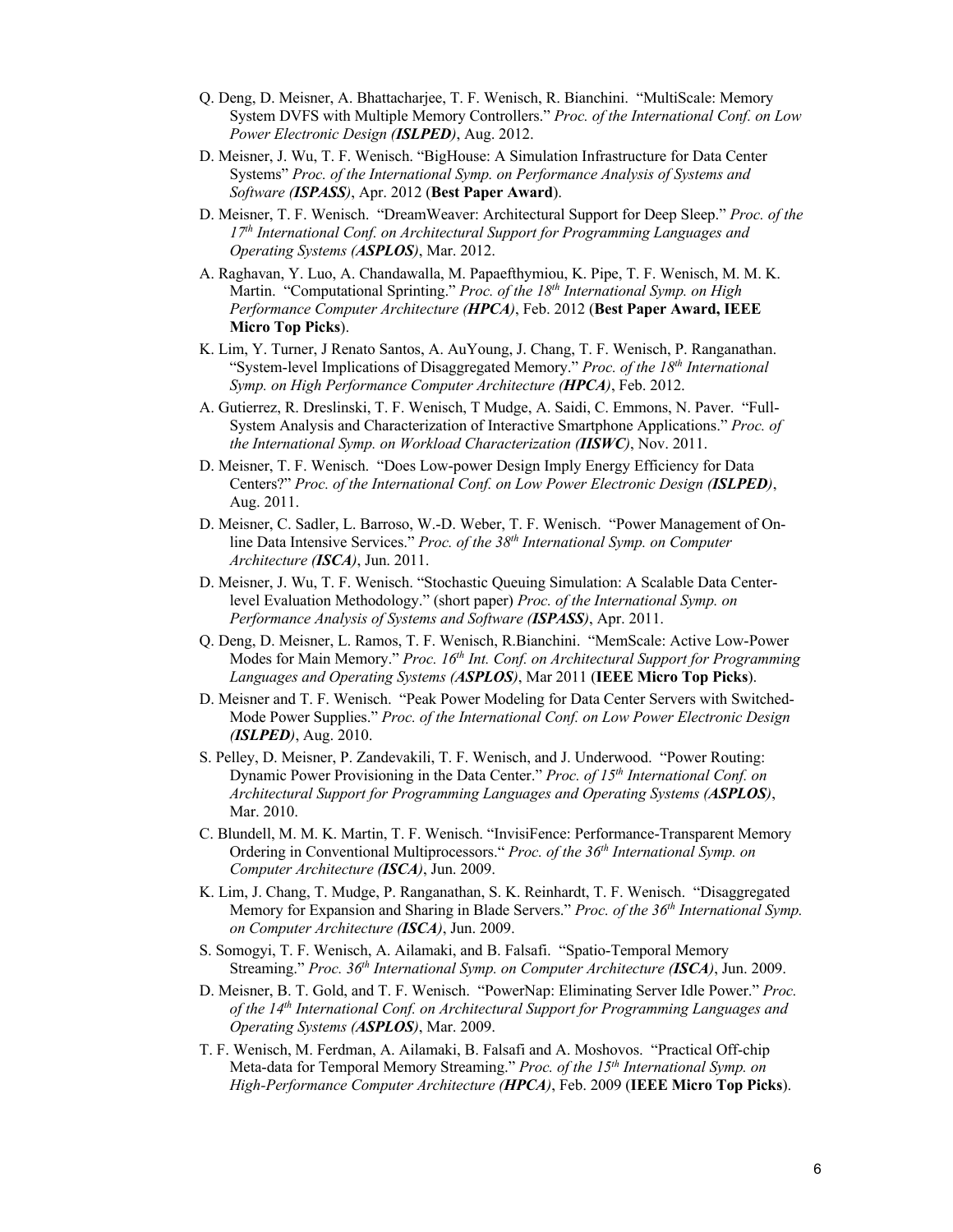- M. Ferdman, T. F. Wenisch, A. Ailamaki, B. Falsafi and A. Moshovos. "Temporal Instruction Fetch Streaming." *Proc. of the 41st Annual International Symp. on Microarchitecture (MICRO)*, Dec. 2008.
- T. F. Wenisch, M. Ferdman, A. Ailamaki, B. Falsafi and A. Moshovos. "Temporal Streams in Commercial Server Applications." *Proc. of the IEEE International Symp. on Workload Characterization (IISWC)*, 2008.
- T. F. Wenisch, A. Ailamaki, B. Falsafi and A. Moshovos. "Mechanisms for Store-wait–free Multiprocessors." *Proc. of the 34th International Symp. on Computer Architecture (ISCA)*, Jun. 2007.
- S. Somogyi, T. F. Wenisch, A. Ailamaki, B. Falsafi and A. Moshovos. "Spatial Memory Streaming." *Proc. of the 33rd International Symp. on Computer Architecture (ISCA)*, Jun. 2006.
- T. F. Wenisch, R. E. Wunderlich, B. Falsafi and J. C. Hoe. "Simulation Sampling with Live-Points." *Proc. of the International Symp. on Performance Analysis of Systems and Software (ISPASS)*, Mar. 2006.
- T. F. Wenisch, S. Somogyi, N. Hardavellas, J. Kim, C. Gniady, A. Ailamaki, and B. Falsafi. "Store-Ordered Streaming of Shared Memory." *Proc. of the 14th International Conf. on Parallel Architectures and Compilation Techniques (PACT)*, Sep. 2005.
- T. F. Wenisch, S. Somogyi, N. Hardavellas, J. Kim, A. Ailamaki, and B. Falsafi. "Temporal Streaming of Shared Memory." *Proc. of the 32nd International Symp. on Computer Architecture (ISCA)*, Jun. 2005.
- T. F. Wenisch, R. E. Wunderlich, B. Falsafi, and J. C. Hoe. "TurboSMARTS: Accurate Microarchitecture Simulation Sampling in Minutes." (Short paper) *Proc. of the International Conf. on Measurement and Modeling of Computer Systems (SIGMETRICS),*  Jun. 2005.
- R. E. Wunderlich, T. F. Wenisch, B. Falsafi, and J. C. Hoe. "SMARTS: Accelerating Microarchitecture Simulation via Rigorous Statistical Sampling." *Proc. of the 30th International Symp. on Computer Architecture (ISCA)*, Jun. 2003.
- T. F. Wenisch, P. F. Swaszek and A. K. Uht. "Combined Error Correcting and Compressing Codes." *Proc. of the International Symp. on Information Theory (ISIT)*, Jun. 2001.
- A. Kolli, V. Gogte, A. G. Saidi, S. Diestelhorst, W. Wang, P. M. Chen, S. Narayanasamy, T. F. Wenisch. "Language Support for Memory Persistency." *IEEE Micro* 39(3): 94-102 (2019).
- J. Van Bulck, M. Minkin, O. Weisse, D. Genkin, B. Kasikci, F. Piessens, M. Silberstein, T. F. Wenisch, Y. Yarom, R. Strackx. "Breaking Virtual Memory Protection and the SGX Ecosystem with Foreshadow." *IEEE Micro* 39(3): 66-74 (2019).
- A. Amirhosseini, T. F. Wenisch. "The Queuing-First Approach for Tail Management of Interactive Services" *IEEE Micro* (2019).
- T. F. Wenisch. "Technical Perspective: How Economic Theories Can Help Computers Beat the Heat." *Communications of the ACM,* vol. 62 no. 2, Feb 2019. (invited)
- J. Kulkarni, T. F. Wenisch."Report on the 2018 IEEE/ACM International Symposium on Low Power Electronics and Design" *IEEE Design and Test*, vol. 35, no. 6, 94-95, Dec. 2018.
- T. F. Wenisch. "Top Picks from the 2017 Computer Architecture Conferences. (Guest Editor's Introduction)" *IEEE Micro* 38(3): 5-9 (2018)
- J. Zhou, S. Wei, R. Jintamethasawat, R. Sampson, O. Kripfgans, J. Fowlkes, T. Wenisch, C. Chakrabarti. "High-volume-rate 3-d ultrasound imaging based on synthetic aperture sequential beamforming with chirp-coded excitation" *IEEE Transactions on on Ultrasonics, Ferroelectrics, and Frequency Control (TUFFC)*, vol. 65, no. 8, 1346-1358, July 2018.
- R. Jintamethasawat, W.-M. Lee, P. L. Carson, F. M. Hooi, J. B. Fowlkes, M. M. Goodsitt, R. Sampson, T. F. Wenisch, S. Wei, J. Zhou, C. Chakrabarti, O. D. Kripfgans. "Error analysis of speed of sound reconstruction in ultrasound limited angle transmission tomography." *J. Ultrasonics,* vol 88, pp. 174-184, Apr. 2018.
- W. Shi, T. F. Wenisch. "Energy-Efficient Data Centers. (Guest Editors' Introduction)" *IEEE Internet Computing,* vol 21, n. 4, pp. 6-7, 2017.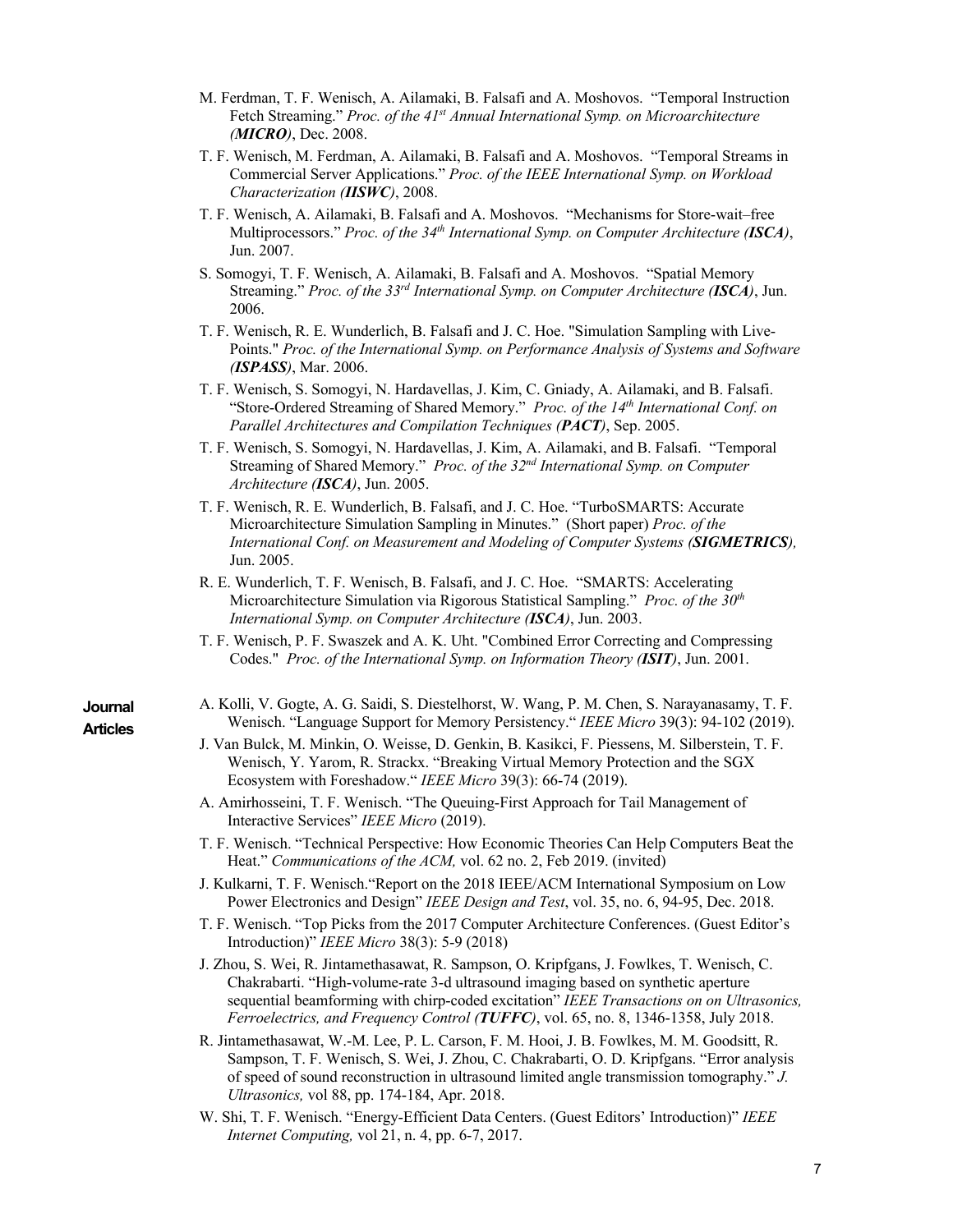- S. Wei, M. Yang, J. Zhou, R. Sampson, O. Kripfgans, J.B. Fowlkes, T. F. Wenisch, C. Chakrabarti. "Low Cost 3D Flow Estimation of Blood with Clutter." *IEEE Transactions on on Ultrasonics, Ferroelectrics, and Frequency Control (TUFFC)* vol. 64, no. 5, pp 772- 784, May 2017.
- C.-H. Hsu, Y. Zhang, M. A. Laurenzano, R. Dreslinski, T. F. Wenisch, D. Meisner, J. Mars, L. Tang. "Reining in Long Tails in Warehouse-Scale Computers with Quick Voltage Boosting Using Adrenaline." *Transactions on Computer Systems (TOCS),* vol. 35, no. 1, Mar. 2017
- Shao L., Raghavan A., Kim G., Emurian L., Rosen J., Papaefthymiou M., Wenisch T., Martin M., Pipe K., Figure-of-merit for phase-change materials used in thermal management, *International Journal of Heat and Mass Transfer*, vol. 101, Oct. 2016.
- A. Lukefahr, S. Padmanabha, R. Das, F. M. Sleiman, R. G. Dreslinski, T. F. Wenisch, and S. Mahlke. "Exploring Fine-Grained Heterogeneity with Composite Cores." *IEEE Transactions on Computers (TC)*. 2015.
- S. Pelley, P. M. Chen, T. F. Wenisch. "Memory Persistency: Semantics for Byte-Addressable NVRAM." *IEEE MICRO Special Issue on Top Picks in Computer Architecture 2014,*  vol. 35 no. 3, May/Jun. 2015.
- M. Yang, R. Sampson, S. Wei, T. F. Wenisch, and C. Chakrabarti, "Separable beamforming for 3-D medical ultrasound imaging," in *IEEE Transactions on Signal Processing (TSP)*, vol. 63, no. 2, pp. 279-290, Jan. 2015.
- M. Yang, R. Sampson, S. Wei, T. F. Wenisch, and C. Chakrabarti, "High frame rate 3-D ultrasound imaging using separable beamforming," in *Journal of Signal Processing Systems (JSPS)*, vol. 78, no. 1, pp. 73-84, 2015.
- S. Pelley, T. F. Wenisch, B. T. Gold, B. Bridge. "Storage Management in the NVRAM Era." *Proceedings of the Very Large Database Endowment (VLDB).* vol. 7 no. 2, 2013.
- A. Raghavan, Y. Luo, A. Chandawalla, M. Papaefthymiou, K. Pipe, T. F. Wenisch, M. M. K. Martin. "Utilizing Dark Silicon to Save Energy with Computational Sprinting." *IEEE MICRO Special Issue on Dark Silicon,* vol. 33 no. 5, Sep/Oct. 2013.
- A. Raghavan, Y. Luo, A. Chandawalla, M. Papaefthymiou, K. Pipe, T. F. Wenisch, M. M. K. Martin. "Designing for Responsiveness with Computational Sprinting." *IEEE MICRO Special Issue on Top Picks in Computer Architecture 2012,* vol. 33 no. 3, May/Jun. 2013.
- T. F. Wenisch, A. Buyuktosunoglu. "Energy-Aware Computing." (Guest Editor's Introduction) *IEEE MICRO Special Issue on Energy Aware Computing,* vol. 32 no. 5, Sep./Oct. 2012.
- K. Sewell, R. G. Dreslinski, T. Manville, S. Satpathy, N. Pinckney, G. Blake, M. Cieslak, R. Das, T. F. Wenisch, D. Sylvester, D. Blaauw, and T. Mudge. "2D and 3D Swizzle-Switch Network Design" *IEEE Journal on Emerging and Selected Topics in Circuits and Systems (JETCAS),* Jun. 2012.
- Q. Deng, D. Meisner, L. Ramos, T. F. Wenisch, R. Bianchini. "Active Low-Power Modes for Main Memory with MemScale." *IEEE MICRO Special Issue on Top Picks in Computer Architecture 2011,* vol. 32 no. 3, May/Jun. 2012.
- D. Meisner, B. T. Gold, and T. F. Wenisch. "The PowerNap Server Architecture." *ACM Transactions on Computer Systems (TOCS)*. Vol. 29, No. 1, Feb. 2011.
- S. Somogyi, T. F. Wenisch, M. Ferdman, B. Falsafi. "Spatial Memory Streaming." *Journal of Instruction-Level Parallelism (JILP),* 13 (2011) 1-26.
- T. F. Wenisch, M. Ferdman, A. Ailamaki, B. Falsafi, and A Moshovos. "Making Address Correlated Prefetching Practical." *IEEE MICRO Special Issue on Top Picks in Computer Architecture 2009,* vol. 30 no. 1, Jan./Feb. 2010.
- T. F. Wenisch, R. E. Wunderlich, M. Ferdman, A. Ailamaki, B. Falsafi, and J. C. Hoe. "SimFlex: Statistical Sampling of Computer System Simulation." *IEEE MICRO Special Issue on Computer Architecture Simulation and Modeling,* vol. 26, no. 4, Jul./Aug. 2006.
- R. E. Wunderlich, T. F. Wenisch, B. Falsafi, and J. C. Hoe. "Statistical Sampling of Microarchitecture Simulation." *ACM Transactions on Modeling of Computer Systems (TOMACS),* vol. 16, no. 3, Jul. 2006.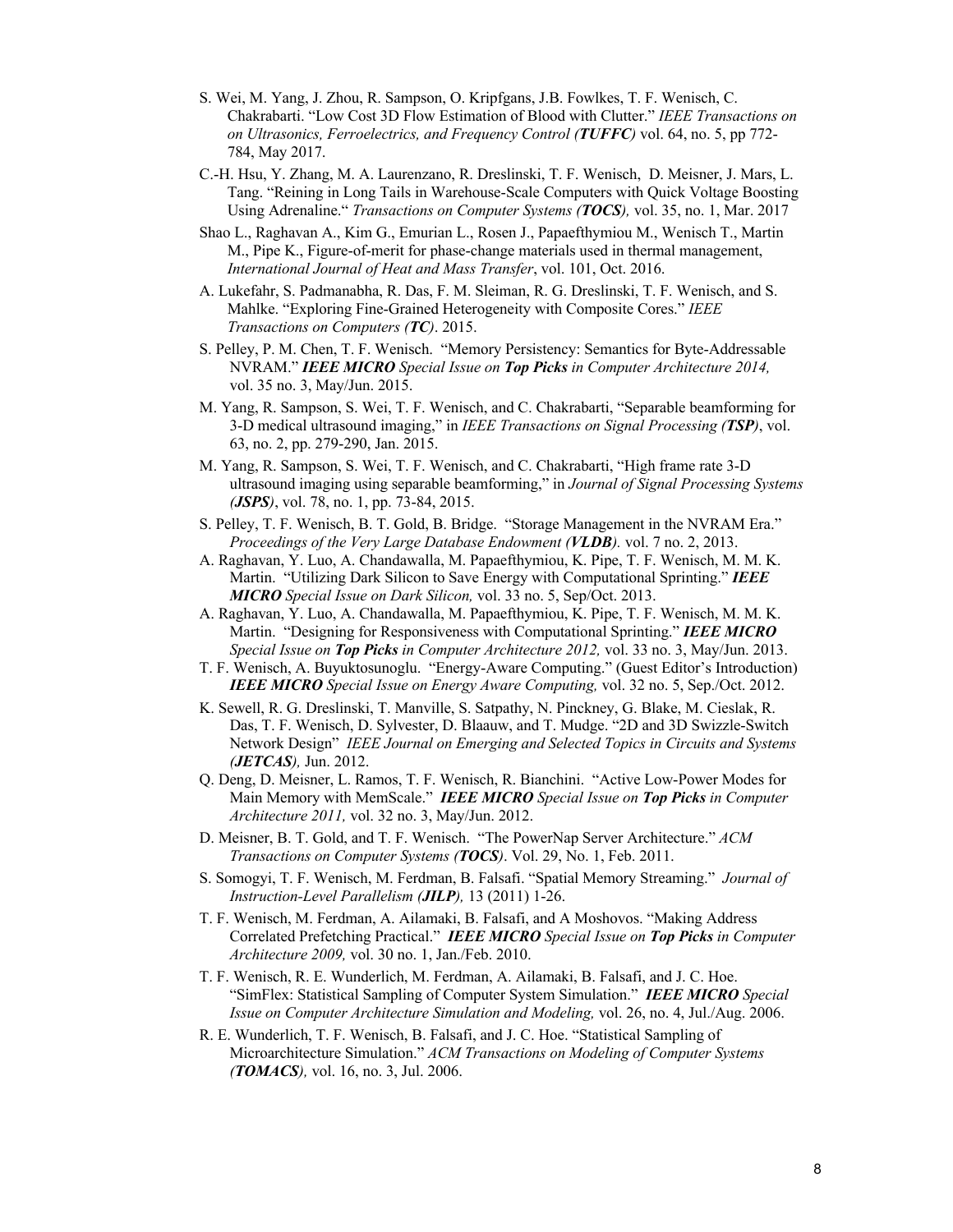- N. Hardavellas, S. Somogyi, T. F. Wenisch, R. E. Wunderlich, S. Chen, J. Kim, B. Falsafi, J. C. Hoe, A. Nowatzyk. "SimFlex: A Fast, Accurate, Flexible Full-System Simulation Framework for Performance Evaluation of Server Architecture." *ACM SIGMETRICS Performance Evaluation Review (PER)*, Vol. 31, No. 4, Mar. 2004.
- A. K. Uht, D. Morano, A. Khalafi, M. de Alba, T. F. Wenisch, M. Ashouei and D. Kaeli. "Levo: IPC in the 10's via Resource Flow Computing." *IEEE Technical Committee on Computer Architecture Newsletter*, Special Issue: Oct. 2001.
- **Workshop Papers**
- A. Mirhosseini, M. Sadrosadati, B. Soltani, H. Sarbazi-Azad, T. F. Wenisch. "POSTER: Elastic Reconfiguration for Heterogeneous NoCs with BiNoCHS." *Proc. Conference on Parallel Architectures and Compilation Techniques (PACT),* Jun. 2017.
- N. Agarwal, T. F. Wenisch, "Thermostat: Keeping your DRAM hot and NVRAM cool", Non-Volatile Memory Workshop (NVMW), March, 2017.
- J. Zhou, S. Wei, R. Sampson, M. Yang, R. Jintamethasawat, O. Kripfgans, J. B. Fowlkes, T. F. Wenisch and C. Chakrabarti. "Low Complexity 3D Ultrasound Imaging Using Synthetic Aperture Sequential Beamforming." *Proc. of IEEE Workshop on Signal Processing Systems (SiPS)*, Oct. 2016.
- A. Sriraman, S. Liu, S. Gunbay, S. Su, T. F. Wenisch. "Deconstructing the Tail at Scale Effect Across Network Protocols." *Workshop on Duplicating, Deconstructing, and Debunking (WDDD),* Jun. 2016.
- A. Kolli, S. Pelley, A. Saidi, P. M. Chen, T. F. Wenisch. "High-performance transactions for persistent memories." *Non-Volatile Memory Workshop,* Mar. 2016.
- S. Wei, M. Yang, R. Sampson, O. D. Kripfgans, J. B. Fowlkes T. F. Wenisch and C. Chakrabarti. "Low Cost Clutter Filter for 3D Ultrasonic Flow Estimation." *Proc. of IEEE Workshop on Signal Processing Systems*, Oct. 2015.
- A. Kolli, S. Pelley, A. Saidi, P. M. Chen, T. F. Wenisch. "Persistency Programming 101." *Non-Volatile Memory Workshop,* Mar. 2015.
- S. Wei, M. Yang, R. Sampson, T. F. Wenisch, B. Fowlkes, O. Kripfgans and C. Chakrabarti. "A Low Complexity Scheme for Accurate 3D Velocity Estimation in Ultrasound Systems." *Proc. of IEEE Workshop on Signal Processing Systems*, Oct. 2014.
- M. Yang, R. Sampson, T.F. Wenisch, C. Chakrabarti. "Separable beamforming for 3-D synthetic aperture ultrasound imaging". In *2013 IEEE Workshop on Signal Processing Systems (SiPS),* Oct. 2013.
- P. Tandon, M. J. Cafarella, T. F. Wenisch. "Minimizing Remote Accesses in MapReduce Clusters." *Proc. of the International Workshop on High Performance Data Intensive Computing (HPDIC),* May 2013.
- P. Tandon, J. Chang, R. Dreslinski, P. Ranganathan, T. Mudge, T. F. Wenisch. "PicoServer Revisited: On the Profitability of Eliminating Intermediate Cache Levels." *Proc. of the Workshop on Duplicating, Deconstructing, and Debunking (WDDD),* Jun. 2012.
- S. Pelley, T. F. Wenisch, K. LeFevre, " Do Query Optimizers Need to be SSD-aware?" *Proc. of the Second International Workshop on Accelerating Data Management Systems using Modern Processor and Storage Architectures (ADMS),* Jun. 2011.
- R. Sampson, T. F. Wenisch, "ZCache Skew-ered." *Proc. of the 9th Workshop on Duplicating, Deconstructing, and Debunking (WDDD),* Jun. 2011.
- D. Meisner, T. F. Wenisch, "Stochastic Queuing Simulation for Data Center Workloads." *Proc. of the Exascale Evaluation and Research Techniques Workshop,* Mar. 2010.
- S. Pelley, D. Meisner, T. F. Wenisch, J. VanGilder. "Understanding and Abstracting Total Data Center Power." *Proc. of the Workshop on Energy Efficient Design (WEED),* Jun. 2009.
- T. F. Wenisch, R. E. Wunderlich, B. Falsafi, and J. C. Hoe. "Statistical Sampling of Microarchitecture Simulation." *Proc. of the 2006 Workshop on the NSF Next Generation Software Program (NGS),* Apr. 2006.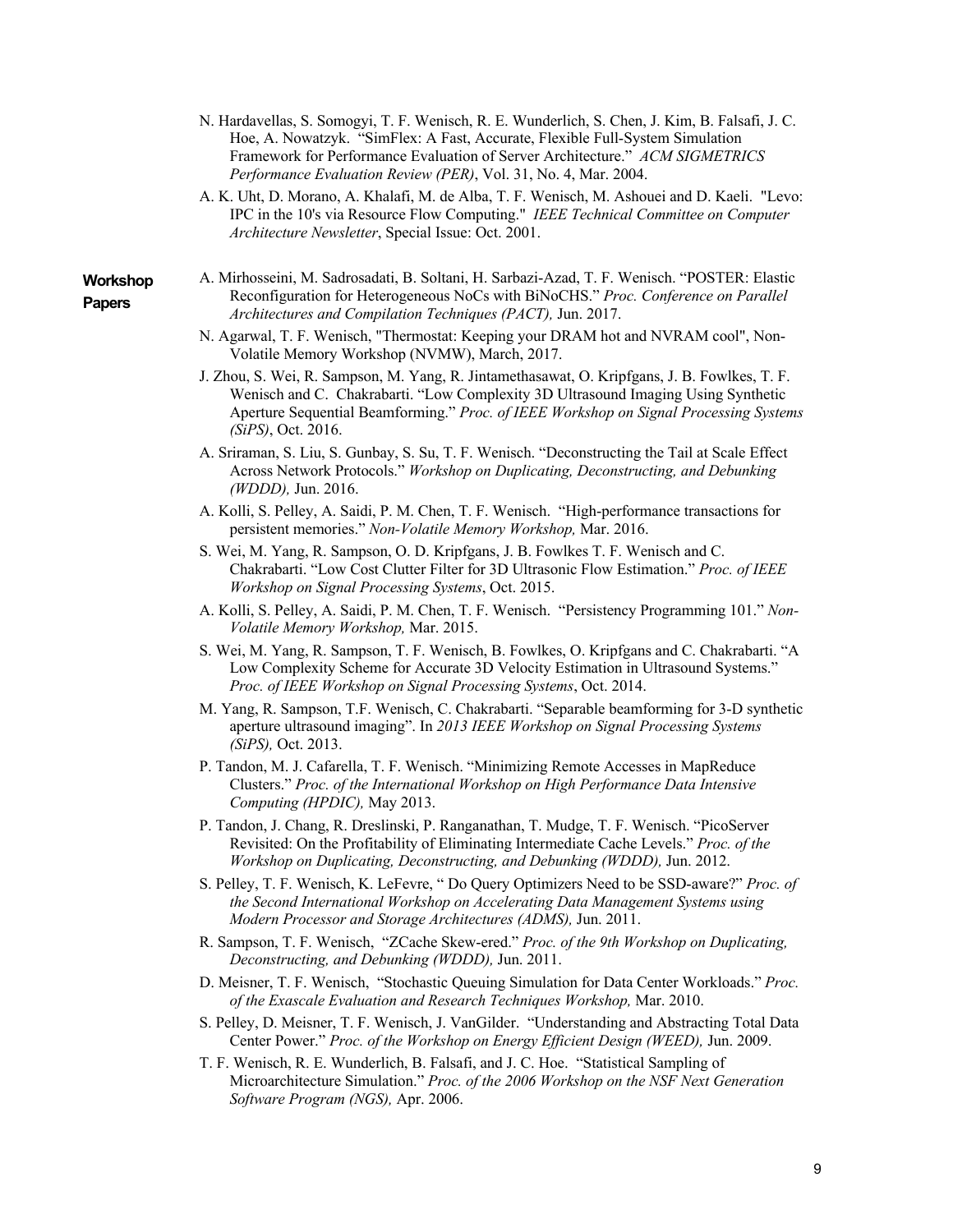- S. Somogyi, T. F. Wenisch, N. Hardavellas, J. Kim, A. Ailamaki, and B. Falsafi. "Memory Coherence Activity Prediction in Commercial Workloads." *Proc. of the 3rd Workshop on Memory Performance Issues (WMPI)*, Jun. 2004.
- R. E. Wunderlich, T. F. Wenisch, B. Falsafi, and J. C. Hoe. "An Evaluation of Stratified Sampling of Microarchitecture Simulations." *Proc. of the 3rd Workshop on Duplicating, Debunking, and Deconstructing (WDDD),* Jun. 2004.

**Technical Reports**

- L. Ceze, M. D. Hill, K. Sankaralingam, T. F. Wenisch "Democratizing Design for Future Computing Platforms." Computing Community Consortium. http://cra.org/ccc/wpcontent/uploads/sites/2/2015/01/DemocratizingDesignforFutureComputingPlatformsv2.pdf, Jun. 2017.
	- L. Ceze, T. F. Wenisch, M. D. Hill. "Arch2030: A Vision of Computer Architecture Research over the Next 15 Years." Computing Community Consortium. http://cra.org/ccc/wpcontent/uploads/sites/2/2016/12/15447-CCC-ARCH-2030-report-v3-1-1.pdf, Dec. 2016.
	- P. Shenoy, T.F. Wenisch (ed.). "Report of the National Science Foundation Workshop on Sustainable Data Centers," Jun. 2016.
	- Computing Community Consortium. "21st Century Computer Architecture." A community white paper. http://cra.org/ccc/docs/init/21stcenturyarchitecturewhitepaper.pdf, Mar. 2012.
	- T. F. Wenisch, R. E. Wunderlich, B. Falsafi, J. C. Hoe, "TurboSmarts: Accurate Microarchitecture Simulation Sampling in Minutes," Technical Report 2004-3, Computer Architecture Laboratory at Carnegie Mellon University (CALCM), Nov. 2004.
	- T. F. Wenisch, S. Somogyi, N. Hardavellas, J. Kim, C. Gniady, A. Ailamaki, and B. Falsafi. "SORDS: Just-In-Time Streaming of Temporally-Correlated Shared Data," TR 2004-2, Computer Architecture Laboratory at Carnegie Mellon (CALCM), Nov. 2004.
	- T. F. Wenisch, R. E. Wunderlich, B. Falsafi, J. C. Hoe, "Applying SMARTS to SPEC CPU2000," Technical Report 2003-1, Computer Architecture Laboratory at Carnegie Mellon University (CALCM), Jun. 2003.
- **Patents** A. Mirhosseini, T. F. Wenisch. "Cooperating Multithreaded Processor and Mode-Selectable Processor." Filed 1/18/18. (Pending)
	- V. Gogte, M. Cafarella, T. F. Wenisch. "Detecting at least one predetermined pattern in stream of symbols." US Patent Appl. 20160267142, Filed 5/20/16. (Pending)
	- S. Diestelhorst, A. Kolli, A. G. Saidi, P. Chen, T. F. Wenisch. "Controlling Memory Access to Non-Volatile Memory based on persist buffer." US Patent 9946492, Granted 4/17/18.
	- P. Tandon, M. Cafarella, T. F. Wenisch. "Querying input data." US Patent Appl. 20160098450, Filed 9/23/14. (Pending)
	- F. Sleiman, T. F. Wenisch. "A Data Processing Apparatus and Method for Executing a Stream of Instructions Out of Order with Respect to Original Program Order." US Patent Appl. 20170109172, Filed 4/1/14. (Pending)
	- R. Sampson, T. F. Wenisch. "Processing a stream of ordered input data." US Patent 9691374. Granted 6/27/2017.
	- A. Saidi, T. F. Wenisch, A. Kolli. "Prefetching based upon return address." US Patent 10042776. Granted 8/7/2018.
	- F. Sleiman, R.G. Dreslinski, and T. F. Wenisch. "A Data Processing Apparatus Having a Cache Configured to Perfom Tag Lookup and Data Access in Parallel, and a Method of Operating the Data Processing Apparatus." US Patent 8825955. Granted 9/2/14.
	- A. Raghavan, M. Papaefthymiou, K. Pipe, T.F. Wenisch, M.M.K. Martin. "Computational Sprinting Using Multiple Cores." US Patent Appl 20140317389, Filed 11/18/11. (Abandoned)
	- D. Roberts, T. Mudge, and T. F. Wenisch. "Cache memory with power saving state." US Patent 8285936. Granted 10/9/2012.
	- D. Meisner, T. F. Wenisch. "Computer Energy Conservation with a Scalable PSU Configuration." US Patent 8751843. Granted 6/10/2014.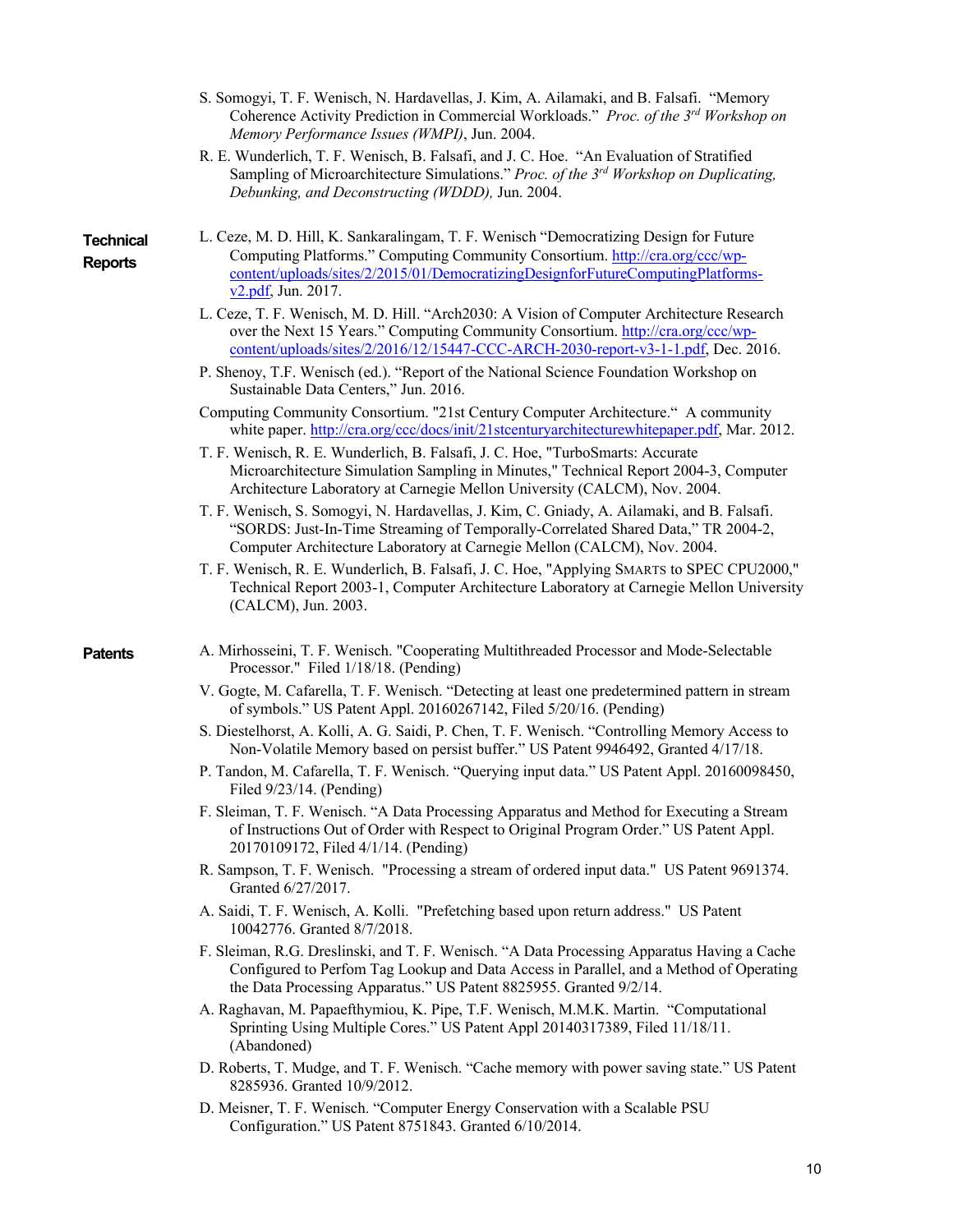|                                 | T. F. Wenisch, S. R. Berard, D. J. Smith. "Computer Network Security System." US Patent<br>7100054. Granted 8/29/2006.                                                                                        |  |  |
|---------------------------------|---------------------------------------------------------------------------------------------------------------------------------------------------------------------------------------------------------------|--|--|
|                                 | T. F. Wenisch. "Software-based Watchdog Method and Apparatus." US Patent 7162714.<br>Granted 1/9/2007.                                                                                                        |  |  |
|                                 | C. Kuiawa, D. Cardimino, T. Giaquinto, T. F. Wenisch. "Uninterruptible Power Supply<br>Management Network System." US Patent Appl. 20030033548. Filed 8/7/2001.<br>(Abandoned)                                |  |  |
| Keynote<br><b>Presentations</b> | The "Job Talk" Talk: Preparing for the Faculty Interview Process. Young Architect Workshop<br>(Keynote), Feb. 2019.                                                                                           |  |  |
|                                 | Report from the Arch2030 Visioning Workshop: Where are Computer Architects headed and<br>what does it mean for GreenMetrics?". GreenMetrics Workshop (Keynote), Jun. 2017.                                    |  |  |
|                                 | Report from the Arch2030 Visioning Workshop: Where are Computer Architects headed and<br>what does it mean for GreenMetrics?". GreenMetrics Workshop (Keynote), Jun. 2017.                                    |  |  |
|                                 | "Killer Microseconds and the Tail at Scale." Workshop on Resource Efficient Cloud Computing<br>(Keynote), Jun. 2015.                                                                                          |  |  |
|                                 | "Power Management of On-line Data Intensive Services." (Invited Plenary Talk) Dasan<br>Conference, Korean Federation of Science and Technology Society, Nov. 2011.                                            |  |  |
|                                 | "Thinking Outside the Box: Power Management at the System Level & Beyond." (Invited<br>Plenary Talk) Int. Symp. on Low Power Electronic Design (ISLPED), Aug. 2009.                                           |  |  |
| <b>Presentations</b>            | "BiNoCHS: Bimodal Network-on-Chip for CPU-GPU Heterogeneous Systems." International<br>Symposium on Networks on Chip (NOCS), Oct. 2017.                                                                       |  |  |
|                                 |                                                                                                                                                                                                               |  |  |
|                                 | "Thermostat: Application-transparent Page Management for Two-tiered Main Memory"<br>International Conference on Architectural Support for Programming Languages and<br>Operating Systems (ASPLOS), Apr. 2017. |  |  |
|                                 | "Efficiently Scaling Out-of-Order Cores for Simultaneous Multithreading." International<br>Symposium on Computer Architecture (ISCA), Jun. 2016.                                                              |  |  |
|                                 | "Killer Microseconds and the Tail at Scale." U. Rhode Island, Nov. 2016.                                                                                                                                      |  |  |
|                                 | "Killer Microseconds and the Tail at Scale." Stony Brook U., Nov. 2015.                                                                                                                                       |  |  |
|                                 | "Killer Microseconds and the Tail at Scale." U. Wisconsin, Aug. 2015.                                                                                                                                         |  |  |
|                                 | "Computational Sprinting." Princeton, Dec. 2014.                                                                                                                                                              |  |  |
|                                 | "Computational Sprinting." U. Massachusetts - Amherst, Feb. 2014.                                                                                                                                             |  |  |
|                                 | "Computational Sprinting." U. Wisconsin, Oct. 2013.                                                                                                                                                           |  |  |
|                                 | "Power Management from Smartphones to Data Centers." National Security Agency, May 2013.                                                                                                                      |  |  |
|                                 | "Power Management from Smartphones to Data Centers." UC Santa Barbara, Feb 2013.                                                                                                                              |  |  |
|                                 | "Power Management from Smartphones to Data Centers." Facebook, July 2012.                                                                                                                                     |  |  |
|                                 | "Power Management from Smartphones to Data Centers." Oracle, July 2012.                                                                                                                                       |  |  |
|                                 | "Efficiency Challenges in Warehouse-Scale Computers." UIUC, Mar. 2012.                                                                                                                                        |  |  |
|                                 | "Efficiency Challenges in Warehouse-Scale Computers." Washington U., Mar. 2, 2012.                                                                                                                            |  |  |
|                                 | "Efficiency Challenges in Warehouse-Scale Computers." U. Edinburgh, Mar. 2012.                                                                                                                                |  |  |
|                                 | "Efficiency Challenges in Warehouse-Scale Computers." Wayne State U., Jan. 2012.                                                                                                                              |  |  |
|                                 | "Power Management of On-line Data Intensive Services." POSTECH, Korea, Nov. 2011.                                                                                                                             |  |  |
|                                 | "Making Enterprise Computing Green." Princeton University, Oct. 2011.                                                                                                                                         |  |  |
|                                 | "Making Enterprise Computing Green." Yahoo!, Jul. 2011.                                                                                                                                                       |  |  |
|                                 | "Architectures and Evaluation Methods for On-line Data Intensive Services Running on<br>Warehouse Scale Computers." NSF Workshop on Sustainable Energy-Efficient Data<br>Management, May 2011.                |  |  |
|                                 | "Server/data center energy efficiency challenges." ASPLOS PC Symposium, Oct. 2010.                                                                                                                            |  |  |
|                                 | "Making Enterprise Computing Green." IBM Austin Research Lab, Aug. 2010.                                                                                                                                      |  |  |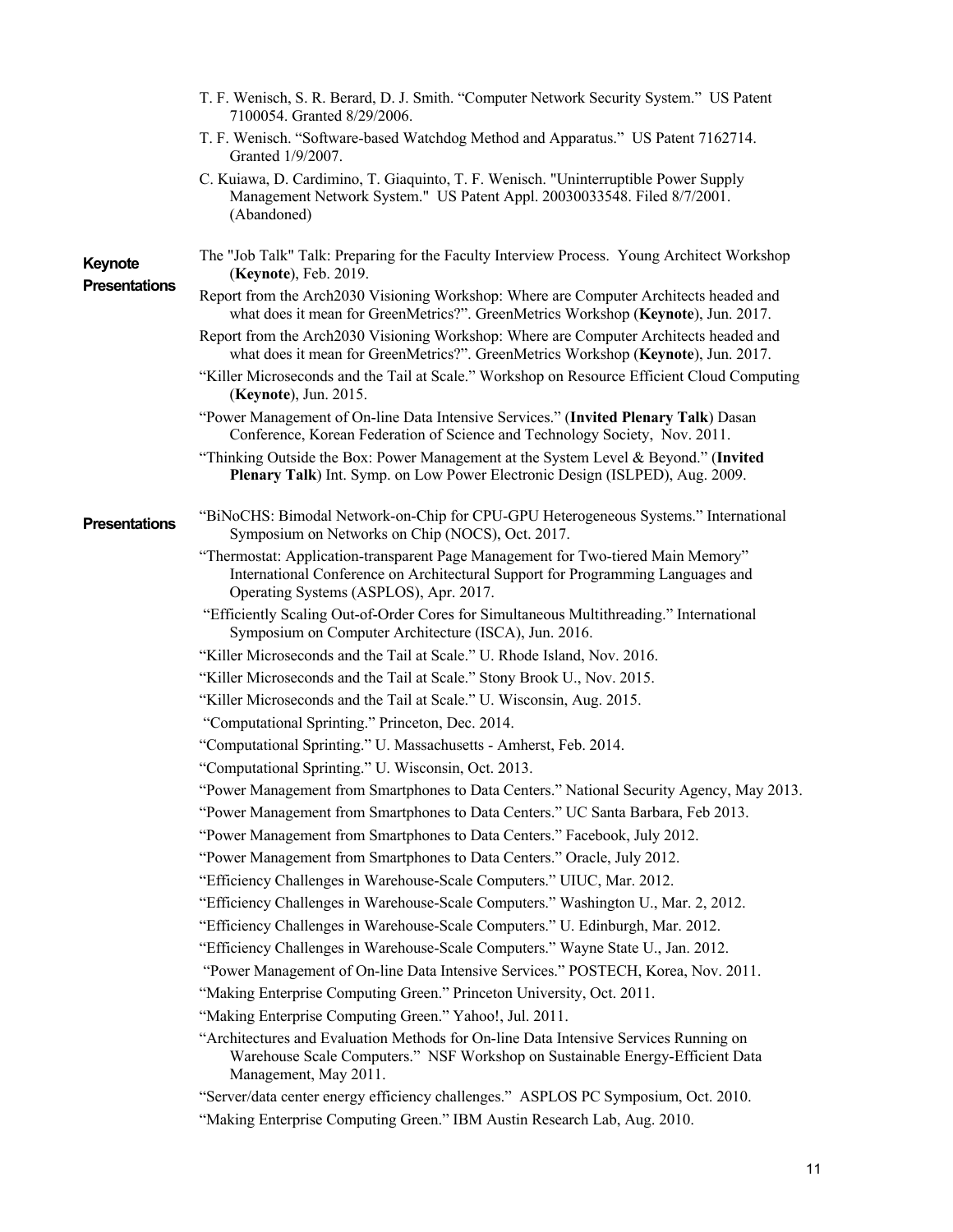| "Making Enterprise Computing Green." Microsoft Research, Feb. 2010. |  |  |  |
|---------------------------------------------------------------------|--|--|--|
|---------------------------------------------------------------------|--|--|--|

- "Making Enterprise Computing Green." U. Washington, Feb. 2010.
- "Making Enterprise Computing Green." Wayne State University, Oct. 2009.
- "Making Enterprise Computing Green." Yahoo! HKN Seminar Series, Mar. 2009.
- "Making Enterprise Computing Green." Merit Member Conference, Jun. 2009.
- "Making Enterprise Computing Green." Tutorial at the International Conference on High-Performance Computing (HiPC), Dec. 2008.
- "Improving Memory System Performance and Eliminating Idle-power Waste in Commercial Servers." Intel Research Bangalore, Dec. 2008.
- "Hiding Memory Latency in Commercial Server Application." Indian Inst. of Sci., Dec. 2008.
- "Mechanisms for Store-Wait-Free Multiprocessors." ARM, Nov. 2008.
- "Making Enterprise Computing Green: Energy-efficiency Challenges in Enterprise Data Centers." Carnegie Mellon University, Oct. 2008.
- "Hiding Memory Latency in Commercial Server Application." IBM TJ Watson, Jul. 2008.
- "Mechanisms for Store-Wait-Free Multiprocessors." 34th International Symposium on Computer Architecture (ISCA), Jun. 2007.
- "Temporal Memory Streaming." University of Toronto, University of Michigan, MIT, Columbia University, UT-Austin, Microsoft Research-Silicon Valley, Microsoft Research-Redmond, HP Labs in Feb.-Apr. 2007.
- "Improving the Simulation and Programmability of Future Multiprocessor Systems." Brown University, Jan 2007.
- "SimFlex: Simulation Sampling Theory and Practice." University of Pittsburgh, Feb. 2006.
- "Store-Ordered Streaming of Shared Memory." 14<sup>th</sup> International Conference on Parallel Architectures and Compilation Techniques (PACT), Sep. 2005.
- "Temporal Streaming of Shared Memory." 32<sup>nd</sup> International Symposium on Computer Architecture (ISCA), Jun. 2005.
- "TurboSMARTS: Accelerating Microarchitecture Simulation Sampling in Minutes." Princeton, Sep. 2004.
- "Breaking the Memory Wall." Intel, Santa Clara, CA, Oct. 2003.
- "SMARTS: Accelerating Microarchitecture Simulation via Rigorous Statistical Sampling."  $30<sup>th</sup>$ International Symposium on Computer Architecture (ISCA), Jun. 2003.
- "Combined Error Correcting and Compressing Codes" International Symposium on Information Theory (ISIT), Jun. 2001.

| <b>Selected</b> | "The Elite Intel Team Still Fighting Meltdown and Spectre", <i>Wired</i> 1/3/19.                                |  |  |
|-----------------|-----------------------------------------------------------------------------------------------------------------|--|--|
| <b>Press</b>    | "Spectre-like Flaw Undermines Intel Processors' Most Secure Element", Wired 8/14/18.                            |  |  |
| Coverage        | "Intel's SGX blown wide open by, you guessed it, a speculative execution attack", Ars Technica<br>$8/14/18$ .   |  |  |
|                 | "Foreshadow Attacks — 3 New Intel CPU Side-Channel Flaws Discovered", The Hacker News<br>$8/14/18$ .            |  |  |
|                 | "Foreshadow and Intel SGX software attestation: 'The whole trust model collapses'," The<br>Register $8/14/18$ . |  |  |
|                 | "Intel's 'Foreshadow' flaws are the latest sign of the chipocalypse," MIT Technology Review,<br>$8/14/18$ .     |  |  |
|                 | "Foreshadow' attack affects Intel chips", BBC News, 8/14/18.                                                    |  |  |
|                 | "New 'Foreshadow' Flaw Exploits Intel Chips To Steal Protected Data," PCMag.com, 8/14/18.                       |  |  |

- "Your Future iPhone May Be Stuffed With Wax," *Wired* 8/23/13.
- "'Sprinting' chips could push phones to the speed limit," *New Scientist* #2852, 2/20/12.
- "Could 'Computational Sprinting' Speed Up Smart Phones without Burning Them Out?," *Scientific American*, 2/29/12.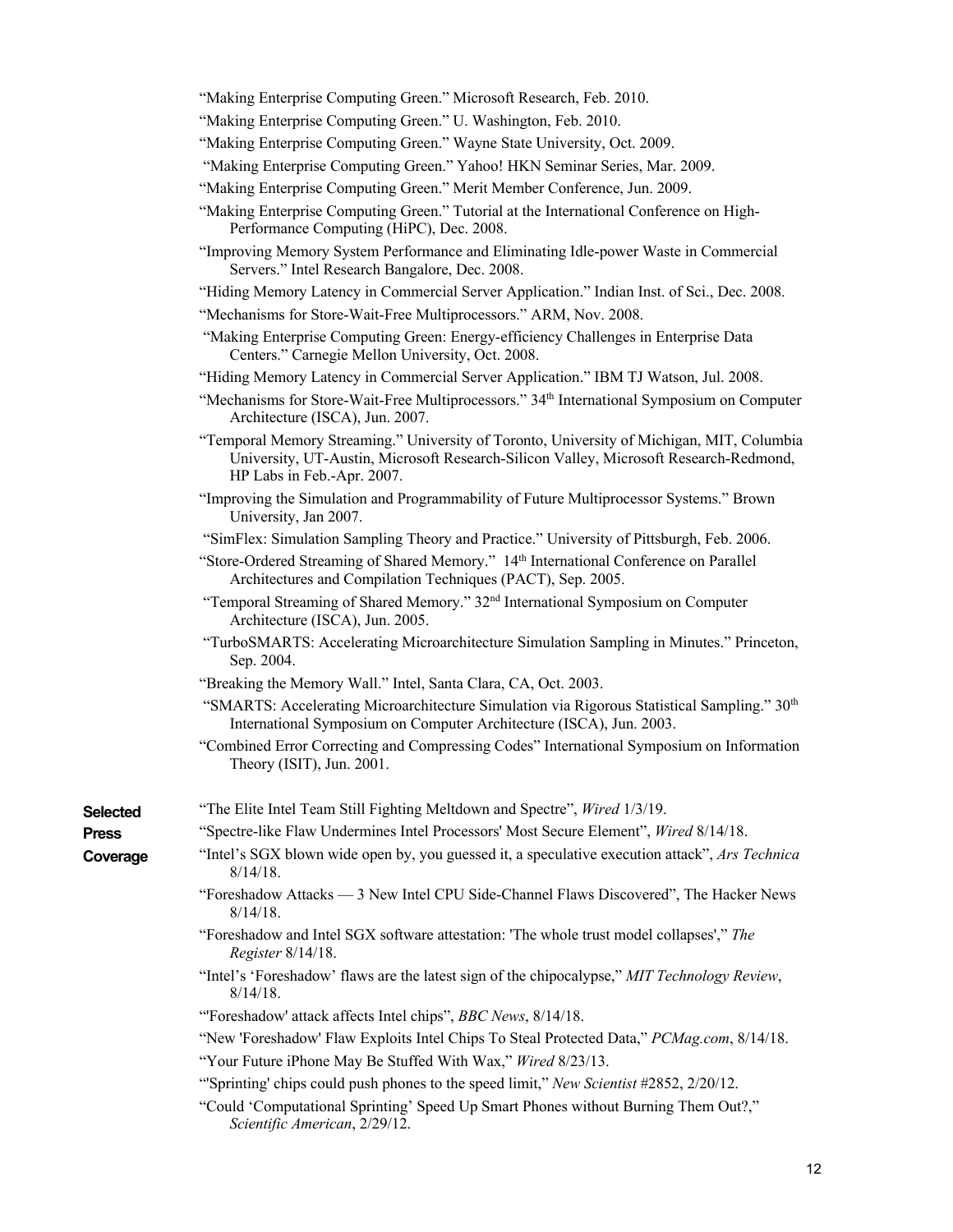|        | "Researchers Propose 'Computational Sprinting' To Speed Up Chips By 1000% – But Only For<br>A Second," TechCrunch, 2/28/12.                                                                                                     |
|--------|---------------------------------------------------------------------------------------------------------------------------------------------------------------------------------------------------------------------------------|
|        | "Researchers propose 'overclock' scheme for mobiles; Processing at a sprint to overcome tech<br>limitations," The Register, 2/21/12.                                                                                            |
|        | "Study explores computing bursts for smartphones," PhysOrg.com, 2/21/12.                                                                                                                                                        |
|        | "Green Data Centers." WEMU 89.1 FM Radio Interview. 7/27/2011.                                                                                                                                                                  |
|        | "PowerNap plan could save 75 percent of data center energy." U-M News Service, 3/5/09.                                                                                                                                          |
|        | "Napping' data centers could cut energy use by 75 percent." ZDNet Asia, 3/6/09.                                                                                                                                                 |
|        | "Optimizing The Sleep Cycle." Processor.com, 6/5/09.                                                                                                                                                                            |
|        | "Merit Member Conference Covers Cool Learning Technology." WWJ Radio, 6/11/09.                                                                                                                                                  |
| Grants | Applications Driving Architectures (ADA) Center (Semiconductor Research Corporation;<br>\$27,500,000; 2018-2023; V. Bertacco-Director; T. Wenisch-Theme Leader; 14 additional<br>investigators)                                 |
|        | II-New: Infrastructure for THz Computing and Signal Processing Organization (NSF; II-<br>1727610; \$620,000; 2017-2020; P. Mazumder-PI, T. Wenisch-Co-PI; 3 additional<br>investigators)                                        |
|        | VehiQL: Query Processing for Visual Data Streams (Toyota Research Institute; \$1,126,926;<br>2017-2020; T.Wenisch-PI, J. Deng, M. Cafarella-Co-PIs)                                                                             |
|        | Managing Huge Pages in a Two-Tiered Main Memory (Google; \$71,000; 2016)                                                                                                                                                        |
|        | VEC: Medium: Large-Scale Visual Recognition: From Cloud Data Centers to Wearable Devices<br>(NSF/Intel; IIS-1539011; \$1,350,000; J. Deng-PI, T. Wenisch-Co-PI, additional co-<br>Investigators; 2015-2018)                     |
|        | CCF/SHF: Small: Memory Persistency: programming paradigms for byte-addressable, non-<br>volatile memories (NSF; CCF-1525372; \$499,996; T.Wenisch-PI, P. Chen-Co-PI; 2015-<br>2018)                                             |
|        | NSF Workshop on Sustainable Data Centers (NSF; CSR-1523304; \$50,000; T. Wenisch-PI;<br>2015-2016)                                                                                                                              |
|        | Explicit Huge Pages: Implications of Discarding the 4KB Page Size (Google; \$65,000; 2015)                                                                                                                                      |
|        | Accelerated Statistical Image Reconstruction Methods (NIH; U01 EB01875301; \$1,947,603 J.<br>Fessler-PI, T. Wenisch-Co-PI; numerous co-Investigators; \$411,559 to Wenisch; 2014-<br>2018)                                      |
|        | CCF/SHF: Medium: Collaborative Research: Advanced Architectures for Hand-held 3D<br>Ultrasound (NSF; CCF-1406739; \$1,000,000; T.Wenisch, C. Chakrabarti (ASU), B.<br>Fowlkes, J. Rubin; 2014-2018)                             |
|        | CCF/SHF: Medium: Collaborative Research: Ultra-Responsive Architectures for Mobile<br>Platforms (NSF; CCF-1161505; \$900,000; CCF-1623834; \$115,228; M. Martin (U. Penn),<br>T. Wenisch, M. Papaefthymiou, K. Pipe; 2012-2016) |
|        | RunDMC: Durable Memory Consistency (Oracle; \$150,000; 2012)                                                                                                                                                                    |
|        | A Data-Centric Approach to Energy Proportionality (Google; \$1,500,000; R. Bianchini<br>(Rutgers), S. Gurumurthi (U. Virginia), F. Chong (UCSB), T. Wenisch; \$375,000 to<br>Wenisch; 2010-2012)                                |
|        | Re-architecting Memory and Processors for Energy Efficiency (Google; \$100,000; T. Wenisch-<br>PI, T. Mudge-Co-PI, D. Blaauw-Co-PI, D. Sylvester-Co-PI, 2010)                                                                   |
|        | Toward Energy-Proportional Web Search Clusters (Google; \$65,000; 2010)                                                                                                                                                         |
|        | CAREER: Programming Interfaces and Hardware Designs for a Polymorphic Multicore Cache<br>Architecture (NSF; CCF-0845157; T. Wenisch-PI; \$400,000; 2009-2013)                                                                   |
|        | Programming Interfaces and Hardware Designs for a Polymorphic Multicore Cache Architecture<br>(Intel; $$120,000; 2009-2011$ )                                                                                                   |
|        | CSR-DMSS, SM: Beyond Solid State Disks: Using FLASH to save energy in Enterprise Systems<br>(NSF; CSR-0834403; T. Wenisch-PI, T. Mudge-Co-PI; \$280,000; 2008-2011)                                                             |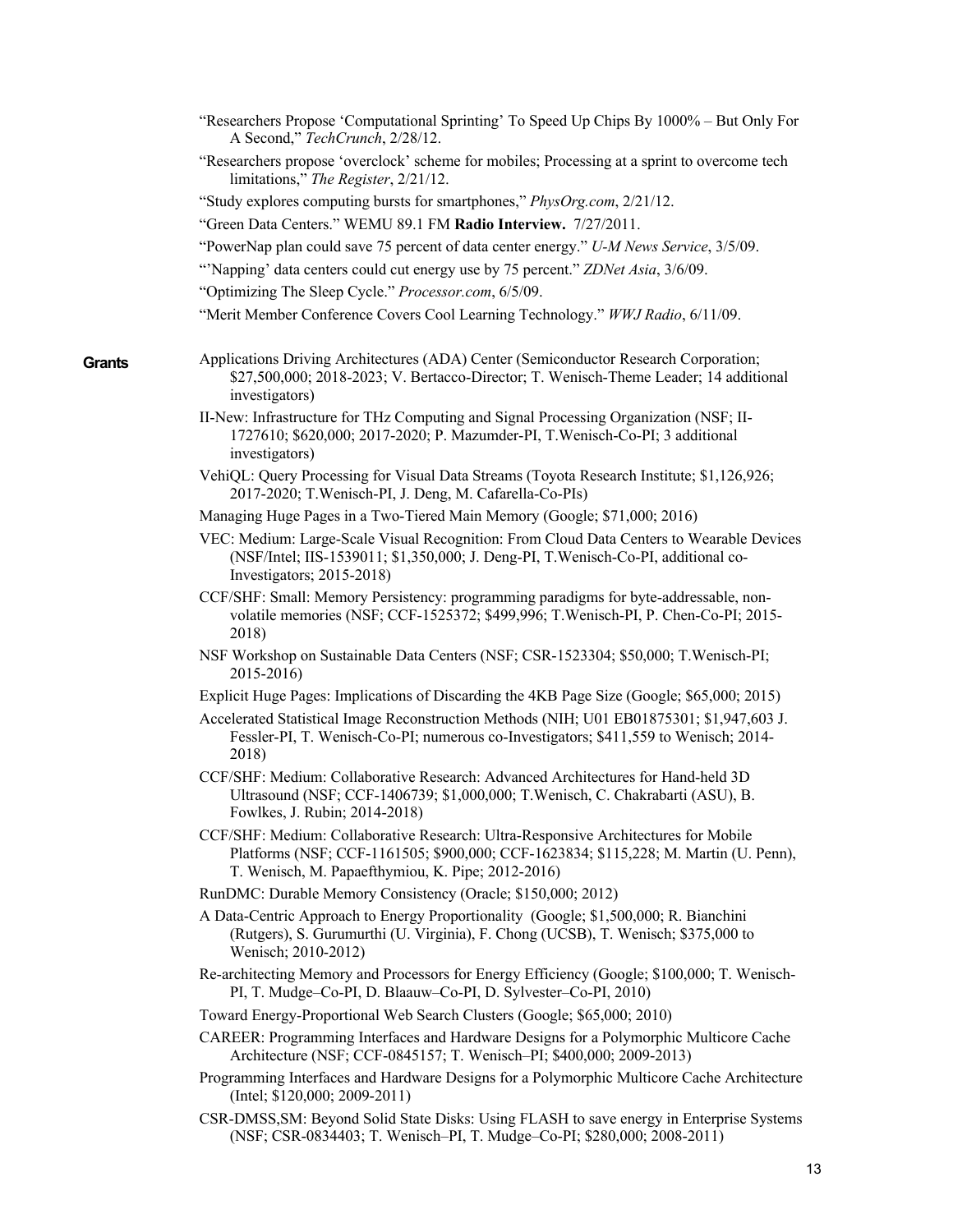| CPA-CSA: Virtualization Mechanisms for Zero-Idle-Power and Thermally-Efficient Data<br>Centers (NSF; CCF-0811320; T. Wenisch-PI; \$275,000; 2008-2011) |  |
|--------------------------------------------------------------------------------------------------------------------------------------------------------|--|
| Disaggregated Memory for Energy-Efficient Data Centers (HP Labs; T. Mudge-PI, T. Wenisch-<br>Co-PI; \$145,000; 2008-2009)                              |  |
| FloVent License Grant (Flomerics; \$9,600; 2008-2009)                                                                                                  |  |
| Equipment Donation (Intel; \$30,000; 2008)                                                                                                             |  |
| General Chair, International Symposium on Performance Analysis of Software and Systems<br>(ISPASS), 2019.                                              |  |
| Program Committee Chair, International Symposium on Performance Analysis of Software<br>and Systems (ISPASS), 2018.                                    |  |
| General Co-Chair, IEEE International Symposium on Low Power Electronic Design<br>(ISLPED), 2018.                                                       |  |
| Shadow Program Committee Coordinator, International Conf. on Architectural Support for<br>Programming Languages and Operating Systems (ASPLOS), 2018.  |  |
| Selection Committee Chair, IEEE MICRO Top Picks, 2017.                                                                                                 |  |
| Associate Editor in Chief, IEEE Computer Architecture Letters, 2017-.                                                                                  |  |
| Associate Editor, ACM Transactions on Architecture and Code Optimization, 2017-.                                                                       |  |
| Member, SIGARCH/TCCA Reviewing Reviewing Committee, 2017-.                                                                                             |  |
| Program Committee Co-Chair, IEEE International Symposium on Low Power Electronic<br>Design (ISLPED), 2017.                                             |  |
| Guest Editor, IEEE Internet Computing Special Issue on Energy-Efficient Data Centers, 2017.                                                            |  |
| Co-organizer of the Architecture 2030 Workshop, with ISCA 2016.                                                                                        |  |
| Co-organizer of the USENIX Workshop on Cool Topics in Sustainable Data Centers (CoolDC),<br>2016.                                                      |  |
| <b>IEEE TCCA Executive Committee Member, 2015-2018.</b>                                                                                                |  |
| Co-organizer of the NSF Workshop on Sustainable Data Centers, 2015.                                                                                    |  |
| Associate Editor, ACM Transactions on Design Automation of Electronic Systems, 2015-.                                                                  |  |
| Associate Editor, IEEE Computer Architecture Letters, 2015-2016.                                                                                       |  |
| Program Committee Co-Chair, IEEE International Symposium on Microarchitecture<br>(MICRO), 2014.                                                        |  |
| Program Committee Chair, IEEE International Symposium on Workload Characterization<br>(IISWC), 2012.                                                   |  |
| Co-Chair, HotPower 2012.                                                                                                                               |  |
| Guest Editor, IEEE Micro Special Issue on Energy-Aware Computing (Sep.-Oct. 2012).                                                                     |  |
| Panelist: "Collaborative Tools and Reproducibility of Research Experiments in Exascale<br>Computer Systems." EXADAPT Workshop held with ASPLOS (2012). |  |
| Program Track Co-Chair, Architecture for the Networking, Architecture & Storage Conference<br>(NAS) 2011.                                              |  |
| Invited Delegate to NSF Workshop on Sustainable Energy Efficient Data Management<br>(SEEDM), May 2011.                                                 |  |
| Co-organizer of the Exascale Evaluation and Research Techniques (EXERT) Workshop held in<br>conjunction with ASPLOS 2010, 2011.                        |  |
| Co-organizer of the Annual Workshop on Modeling, Benchmarking, and Simulation (MoBS),<br>held in conjunction with ISCA 2009, 2010, 2011.               |  |
| Tutorial presentation: T. F. Wenisch. "Making Enterprise Computing Green". Held in                                                                     |  |

conjunction with HiPC 2008 (Bangalore, India).

**Professional Activities & External Service**